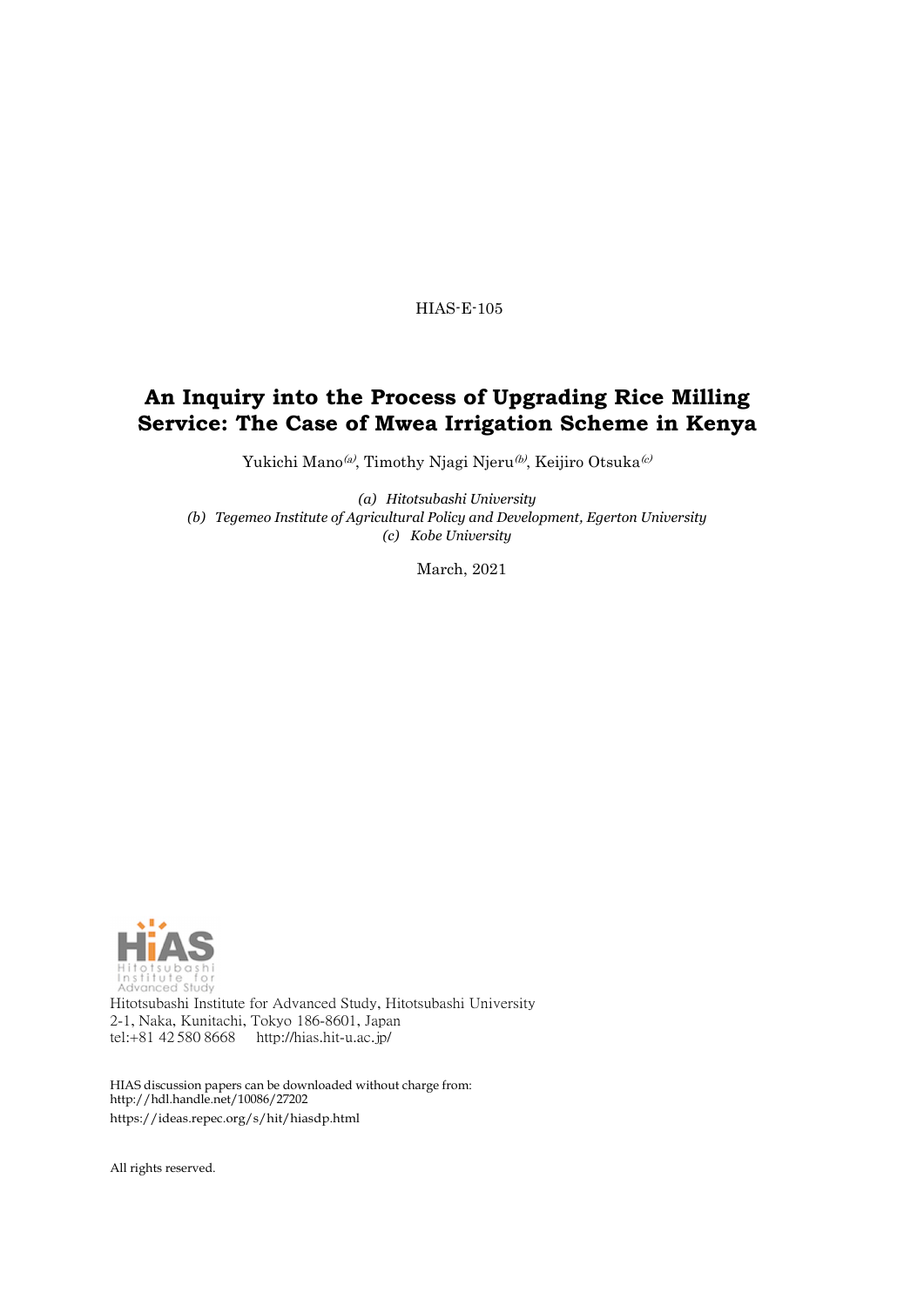#### **An Inquiry into the Process of Upgrading Rice Milling Service:**

**The Case of Mwea Irrigation Scheme in Kenya[\\*](#page-1-0)**

March 2021

Yukichi Mano<sup>[†](#page-1-1)</sup>, Timothy Njagi Njeru<sup>[‡](#page-1-2)</sup>, Keijiro Otsuka<sup>[§](#page-1-3)</sup>

# **Abstract**

Countries in sub-Sahara Africa (SSA) heavily rely on rice imported from Asia, partly because of rapidly increasing rice demand and partly because of consumers' preference for high-quality Asian rice. A few entrepreneurial rice millers in Kenya adopted largescale improved milling machines, including the component called destoners, around 2010, which they learned from China. Later, smaller-sized improved machines were introduced and more widely adopted. These adopters successfully improved the quality of milled rice, which can compete with imported rice, and their business performance. In contrast, many other millers without adopting improved machines were forced to reduce their business or exit the industry.

Key words: rice quality, rice milling, destoner, Kenya, sub-Sahara Africa

JEL code: Q13, Q16, Q18

<span id="page-1-0"></span><sup>\*</sup> This paper is a result of a research project being conducted at Japan International Cooperation Agency – Ogata Sadako Research Institute for Peace and Development (JICA-Ogata-RI), entitled "An empirical analysis on expanding rice production in Sub Sahara Africa." The authors are deeply indebted to Etsuko Masuko and Sachiko Mitsumori of JICA-Ogata-RI for supporting the research project. They also thank Takeshi Sakurai, Kazushi Takahashi, Yuko Nakano, Koji Makino and Kei Kajisa for their valuable comments on earlier versions of this paper. We are grateful for the financial support of JICA-Ogata-RI, Grant-in-Aid for Scientific Research on Innovative Areas-25101001 and Grant-in-Aid for Scientific Research (A)-17H00986. The authors remain solely responsible for the contents of this paper.

<span id="page-1-1"></span><sup>†</sup> Hitotsubashi University (yukichi.mano@r.hit-u.ac.jp)

<span id="page-1-2"></span><sup>‡</sup> Tegemeo Institute of Agricultural Policy and Development, Egerton University (tnjagi@tegemeo.org)

<span id="page-1-3"></span> $\frac{\hat{\mathcal{S}}}{\hat{\mathcal{S}}}$  Kobe University (otsuka@econ.kobe-u.ac.jp)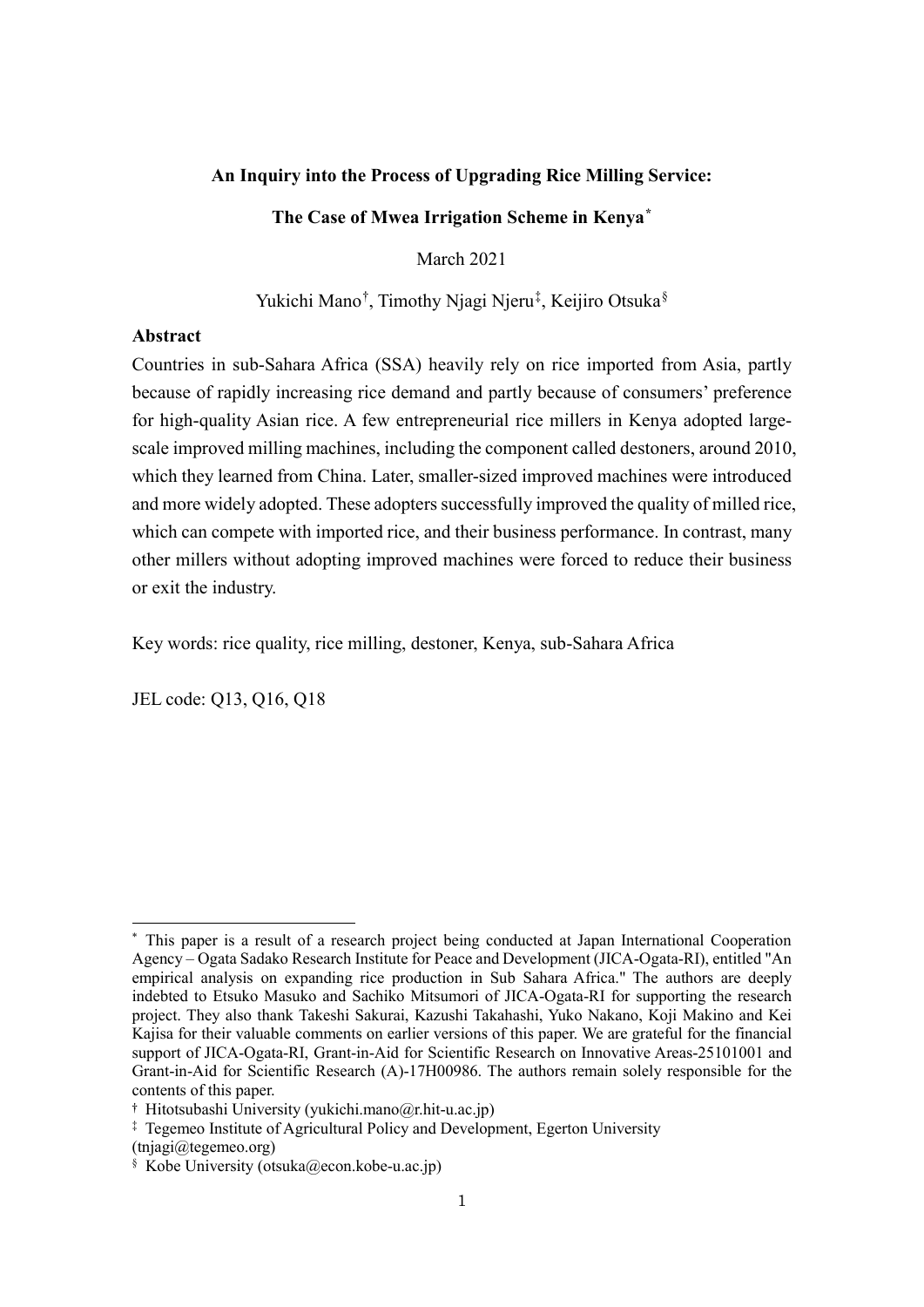#### **1. Introduction**

Countries in sub-Sahara Africa (SSA) have made serious efforts to increase domestic staple food production to improve food security and facilitate poverty reduction, especially after the 2007-08 food crisis. Meanwhile, rice is found to be a particularly promising crop to increase food production in SSA (Otsuka and Larson 2012, 2016; CARD, 2019; Otsuka, 2019). In fact, the annual growth rate of rice production was as high as 6.8 % between 2009 and 2019 (Soullier *et al*., 2020). However, rice import is estimated to be increasing more rapidly at 7.8 % per annum, and around one-third of rice consumed in SSA is still imported from Asia, with varying degrees in various countries ranging from 10% to 93% (Mendez del Villar and Lançon, 2015; Saito *et al*., 2015; FAO, 2018).

Population growth, urbanization, and increasing income raise rice consumption, and, importantly, urban consumers generally prefer high-quality imported Asian rice over domestic rice (Diako *et al*. 2010; Futakuchi *et al*. 2013; Demont *et al*. 2017; Ibrahim *et al*. 2020). Among many factors affecting grain quality such as varieties, cultivation, harvesting, threshing, and storage technologies (Futakuchi, et al., 2013), it is commonly argued that the use of inappropriate milling machines is a major reason why domestic milled rice cannot compete with imported rice from Asia (Fiamore, *et al*., 2017; Ragasa, *et al*., 2020). Research based on a framed field experiment demonstrates that urban consumers are more willing to purchase rice with high levels of cleanliness and low breakage rates of grains (Demont and Ndour, 2015; Demont *et al*., 2017), which suggests the importance of appropriate rice milling. Importantly, case studies by Tokida *et al*. (2014) and Kapalata and Sakurai (2020) reveal that the adoption of destoners and other improved milling machines allows rice millers to charge higher milling fees and increases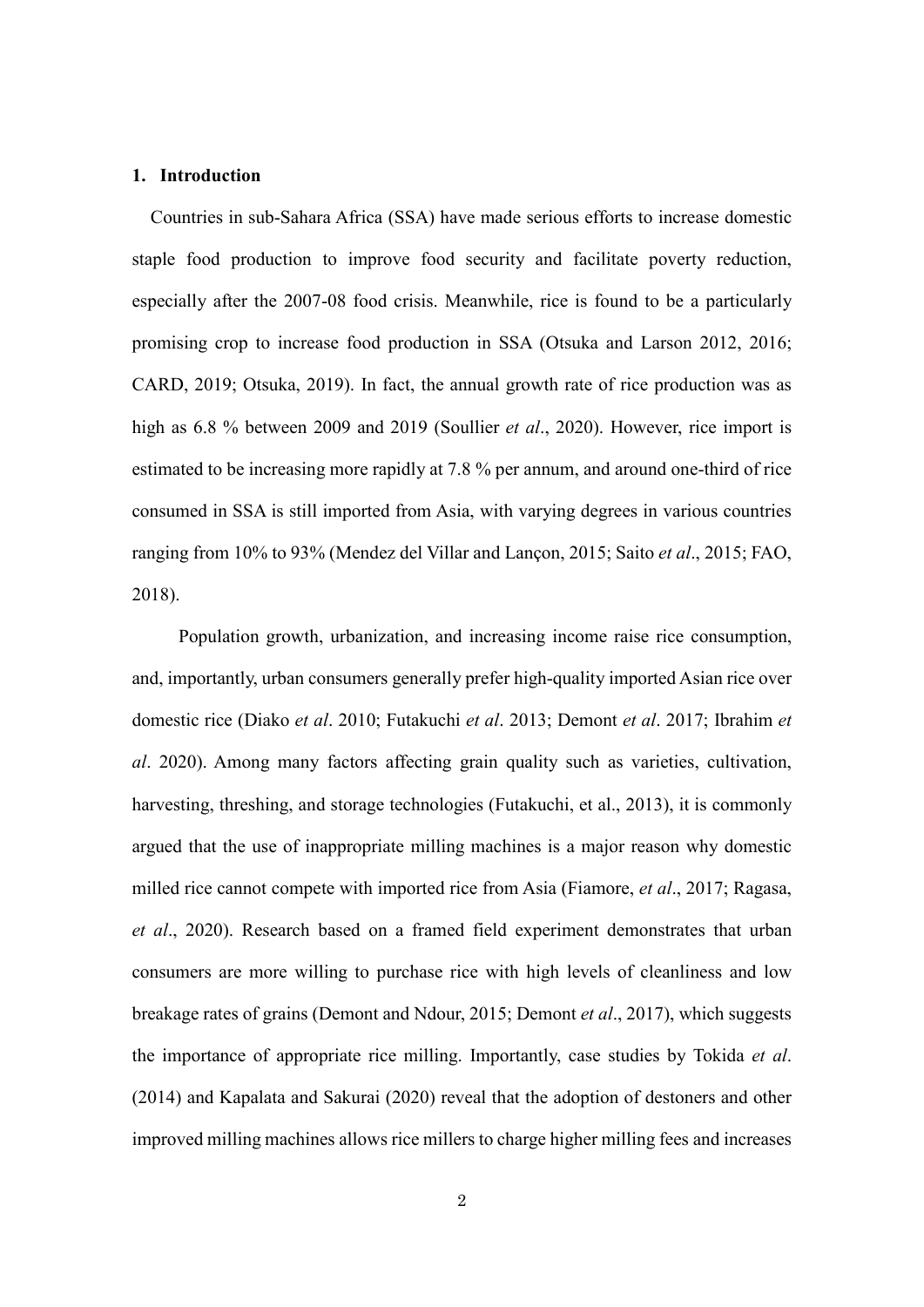their profitability in Uganda and Tanzania, respectively. However, the evidence is still limited whether improved milling technologies enables domestic rice to compete with imported rice.

This paper studies the development process of rice milling cluster in the largest rice production area in Kenya, called the Mwea irrigation scheme, which is situated 90 km northeast of Nairobi, with 8,500 hectares of irrigated paddy area, growing primarily improved Basmati rice,  $1$  and achieving rice yield of 6.2 tons per hectare with two crop cycles (Njeru *et al*. 2016; Kikuchi, *et al*., 2021). Some of these rice millers have gradually adopted improved milling machines over the past 10 years,  $2$  and the rice milled by these millers is of higher quality and successfully competes with imported rice from Asia in urban markets, including Nairobi, the capital of Kenya. We observed supermarkets in Nairobi selling the improved Basmati rice from Mwea at 140 to 200 Kshs per kg, compared with Pakistani long grain at 100 to 120 Kshs per kg as of 11 December 2018.<sup>[3](#page-3-2)</sup> These observations indicate that African rice can compete with Asian rice if improved milling machines are introduced to SSA.

We collected the primary data of the commercial millers operating in Mwea in 2011, 2016, 2018, and 2019 to analyze the adoption process of destoners and other improved milling technologies and their effects on the quality of milling service, the business performance, and the survival rate in the market. Because destoners and other improved devices used to be components of mainly large-scale multi-stage milling machines, only

<span id="page-3-0"></span><sup>&</sup>lt;sup>1</sup> Improved Basmati is cross-breed between Basmati and high-yielding modern varieties and widely grown in India and Pakistan. It is lower quality but higher yielding than original Basmati rice. The only small amount of other rice varieties is produced solely for farmers' domestic consumption.

<span id="page-3-1"></span><sup>&</sup>lt;sup>2</sup> Improved milling machines have pre-cleaners, destoners, graders, and color sorters in addition to de-huskers and polishers, the standard functions of traditional machines (see Appendix Table).

<span id="page-3-2"></span><sup>&</sup>lt;sup>3</sup> The Pakistani rice is not Basmati, but some type of long grain nonaromatic rice. According to our informal interviews with local rice traders, some sellers blended Mwea rice with imported rice from Pakistan, and they sold it as "Mwea rice."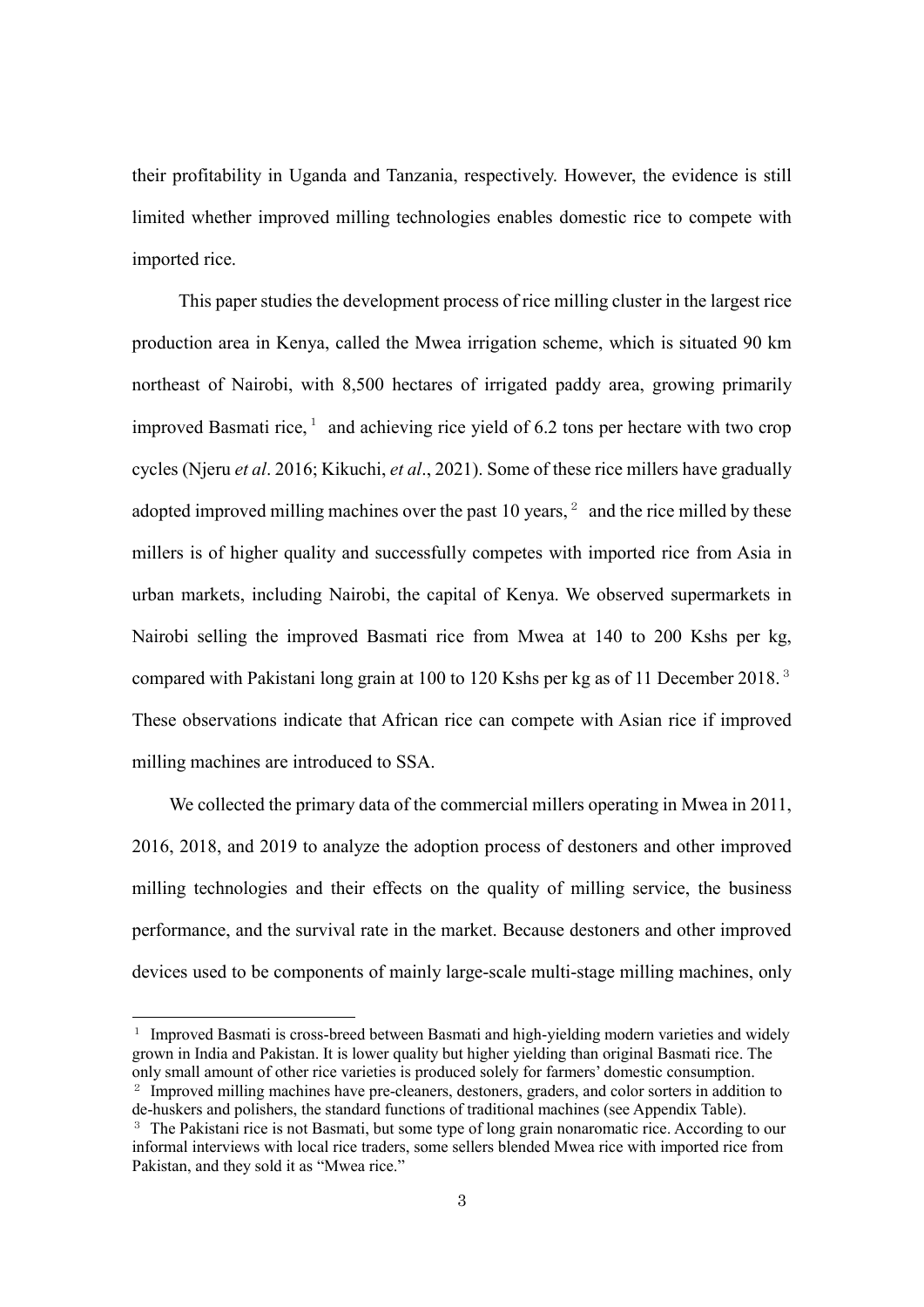3 out of 82 sample millers in 2011 and 15 out of 103 millers in 2016 were using destoners. But subsequently, small- and medium-scale multi-stage milling machines with destoners became locally available, and 8 and 11 additional millers newly adopted destonersin 2018 and 2019, respectively. By contrast, many millers without adopting improved technologies were forced to shrink their business or exit the market. Using the doubly robust method and the endogenous switching regression to address the endogeneity of destoner adoption, we find that the adoption of improved rice milling technologies is associated with higher milling fees, a greater amount of milled rice, and higher profitability. Moreover, the millers using destoners are more likely to survive in the market. These findings confirm the critical importance of improved rice milling technology in enhancing the quality of African rice.

The rest of this paper is organized as follows. Section 2 explains the data and describes the characteristics of sample rice millers in Mwea. Section 3 postulates the hypotheses and explains the empirical strategy, and Section 4 describes the estimation results. Section 5 concludes the paper.

#### **2. Millers in Mwea**

Figure 1 presents changes in rice consumption, production, imports, and paddy price in Kenya from 2010 to 2019. After the 2007-2008 food crisis, the paddy price declined over time, consistent with the decline in the world rice price (Kikuchi *et al*., 2021). While rice consumption and imports almost doubled, rice production was stagnant during this period in Kenya. There was a severe drought in 2016 and 2017 in the horn of Africa region, which may have depressed rice production in the country over this period.

The Mwea Irrigation Scheme produces 80 to 88 % of domestic rice in Kenya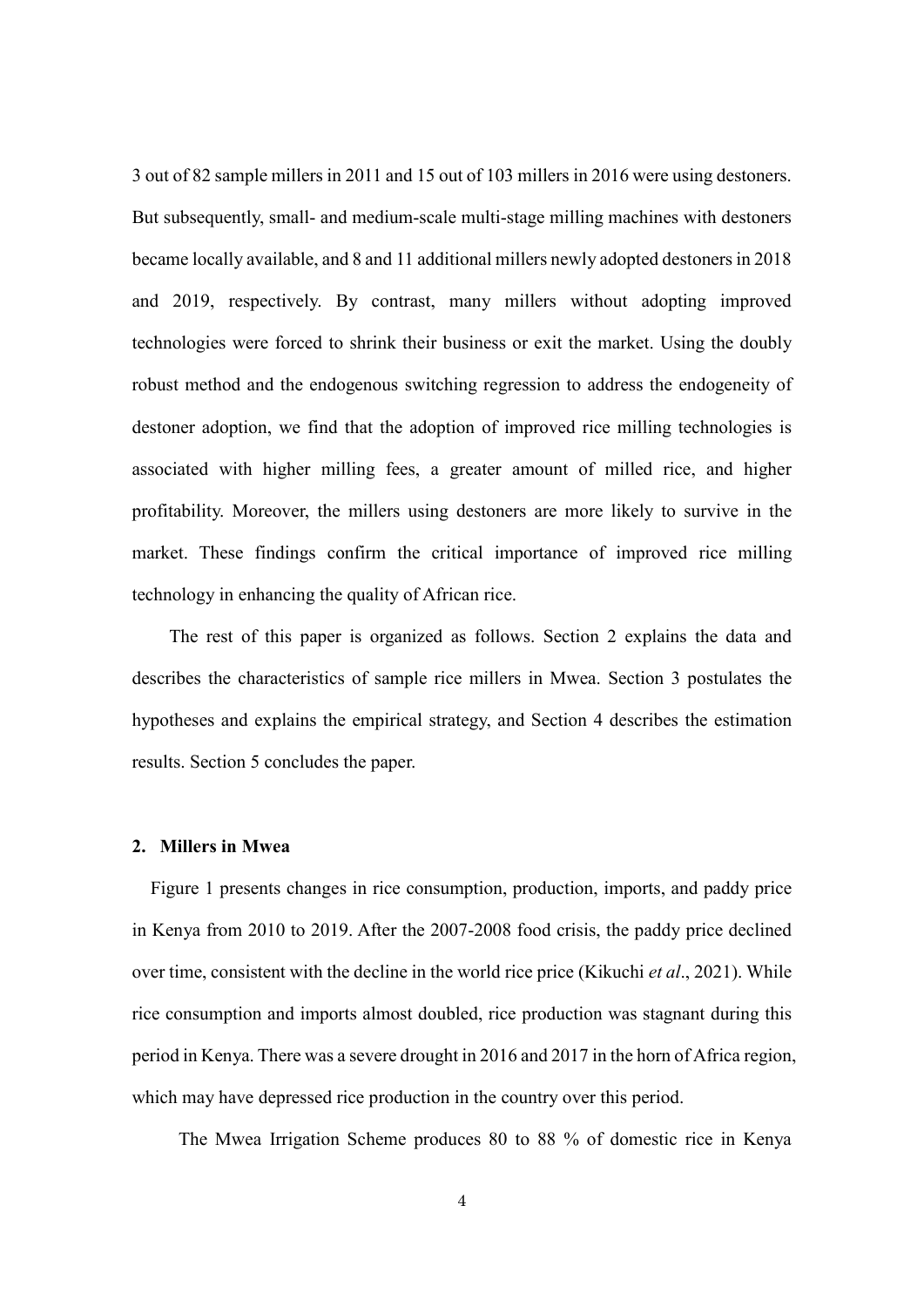(Samejima *et al*., 2020), and we study the rice millers in Mwea to inquire into the development process of the rice milling sector. We find that learning new technologies from overseas played a crucial role in the development of rice milling. In what follows, we would like to discuss the history of the development of the rice milling industry and explain our primary data collection in Mwea.

#### 2.1 Brief history

In the Mwea Irrigation Scheme, the history of modern rice milling dates back to 1967 when a public rice miller, Mwea Rice Mill Ltd. (MRM), which had a monopoly right for rice milling service, began operating four lines of large multi-stage milling machine imported from Germany. In 1999 the rice sector was liberalized, and MRM started competing with other millers for milling service. In early periods, operators of multi-stage milling machines received on-the-job-training at MRM, and some moved to other millers later.

In 2000, Mwea Rice Growers Multipurpose Cooperative Society Ltd. (MRGM) purchased a large Chinese multi-stage milling machine without a destoner because they did not realize its importance as they bought the machine from a broker in Nairobi without visiting China. In 2007, a private miller, Mwega, purchased a second-hand small-sized multi-stage milling machine with destoners. But this installation did not influence other millers, probably because Mwega was a small miller at that time.

A significant event occurred in 2010 when the chairman and two workers of MRGM went to China to learn new milling technologies and purchased a new multi-stage milling machine. Notably, the new machine this time was equipped with a destoner, which improved the quality of milled rice by removing small stones and other impurities. In the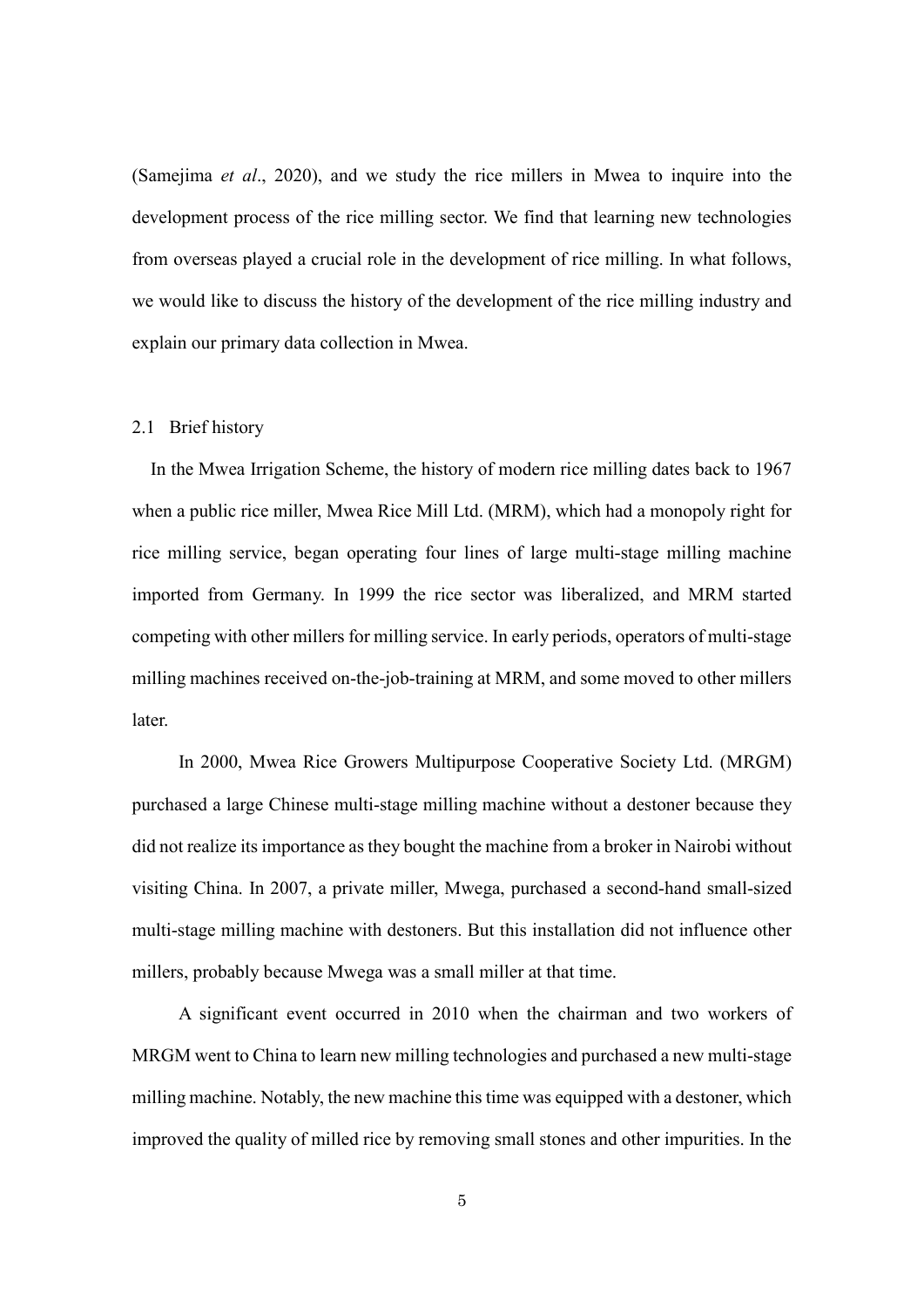following period, some owners of millers who had expertise in rice marketing or accumulated wealth through other business activities also started inquiring into new rice milling technologies by visiting machine suppliers in China. As a result, a little over 10 private millers and MRM installed large multi-stage milling machines in the first half of the 2010s. Aside from visiting China, these owners employed experienced operators, especially from MRM and MRGM.

Because small- or medium-sized multi-stage milling machines were locally introduced from China in the late 2010s and the importance of destoners became widely recognized in the milling cluster, other millers, particularly those highly educated, also adopted destoners. By contrast, the other millers either reduced their business while using traditional types of milling machines without de-stoners (so-called "Jets" and "fridges") or exited the market.

# 2.2 Data

We visited the Mwea Irrigation Scheme in 2011, 2017, and 2020 to interview the commercial rice millers. As in other rice millers in SSA, their task is primarily to provide milling service for farmers and traders, rather than purchasing paddy and selling milled rice to the markets. Because December and January are the main season of rice harvesting and milling in Mwea, our survey mainly focused on rice millers' characteristics and performance in January 2011, December 2016, December 2018, and December 2019.

There was no official list of rice millers during our survey in 2011 and 2017, and the coverage of the survey gradually expanded over the rounds as we discovered millers operating in this area. In 2011, we visited the millers in Mwea town (locally known as Wanguru or Ngurubani), stretching over 5 km along the Embu-Nairobi highway,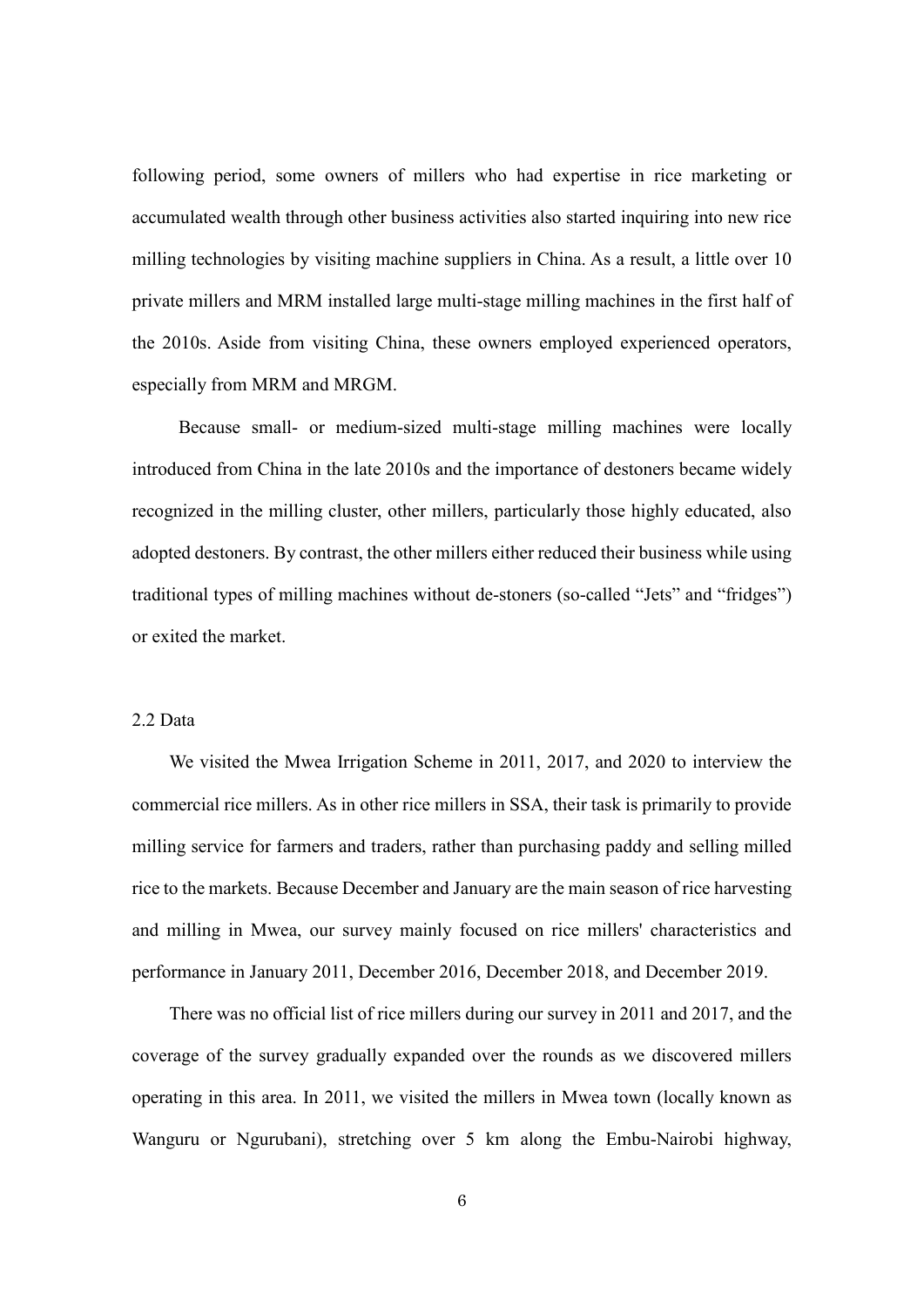connecting Mwea and Nairobi in about 1.5 hours, and in Kandongu town, which is about 4 km off the Embu-Nairobi highway. In 2017, we maintained this strategy, but we also visited other additional mills deemed commercial on a local rice extension officer's advice. The 2020 survey is the most comprehensive, as we compared our list of rice millers with the list that we obtained from the county government, which had also tried to construct a census of all rice millers in the county.

#### 2.3 Descriptive statistics

Table 1 presents our sample millers' basic characteristics by the destoner adoption status, representing improved rice milling technologies including pre-cleaners and graders (see Appendix Table), as of December 2019. The survey coverage was expanded over time, and 62 and 45 millers were added in the 2017 and the 2019 surveys, respectively. The early adopters are the millers that adopted improved machines by 2016, and three did so in 2011. The adoption rates were 3.7% (or 3/82) and 14.6% (or 15/103) in 2011 and 2016, respectively. The late adopters are the millers that adopted destoners and other improved devices after 2016. Because of their adoption, the adoption rate increased to 26.1% (or 22/84) in 2018 and 34.7% (or 33/95) in 2019. Many millers that did not adopt improved technologies exited the market: Between 2012 and 2016, 40 of 41 exited millers were non-adopters, while 52 of 53 exited millers between 2017 and 2019 did not have destoners and other improved devices.

The average year of the establishment was 2009, while the early and the late adopters were established in 2005 and 2011 on average, respectively. The Embu-Nairobi highway was constructed in 2007, and one-third of non-adopters and most adopters of improved machines were located along the highway. The average age of main decision-makers was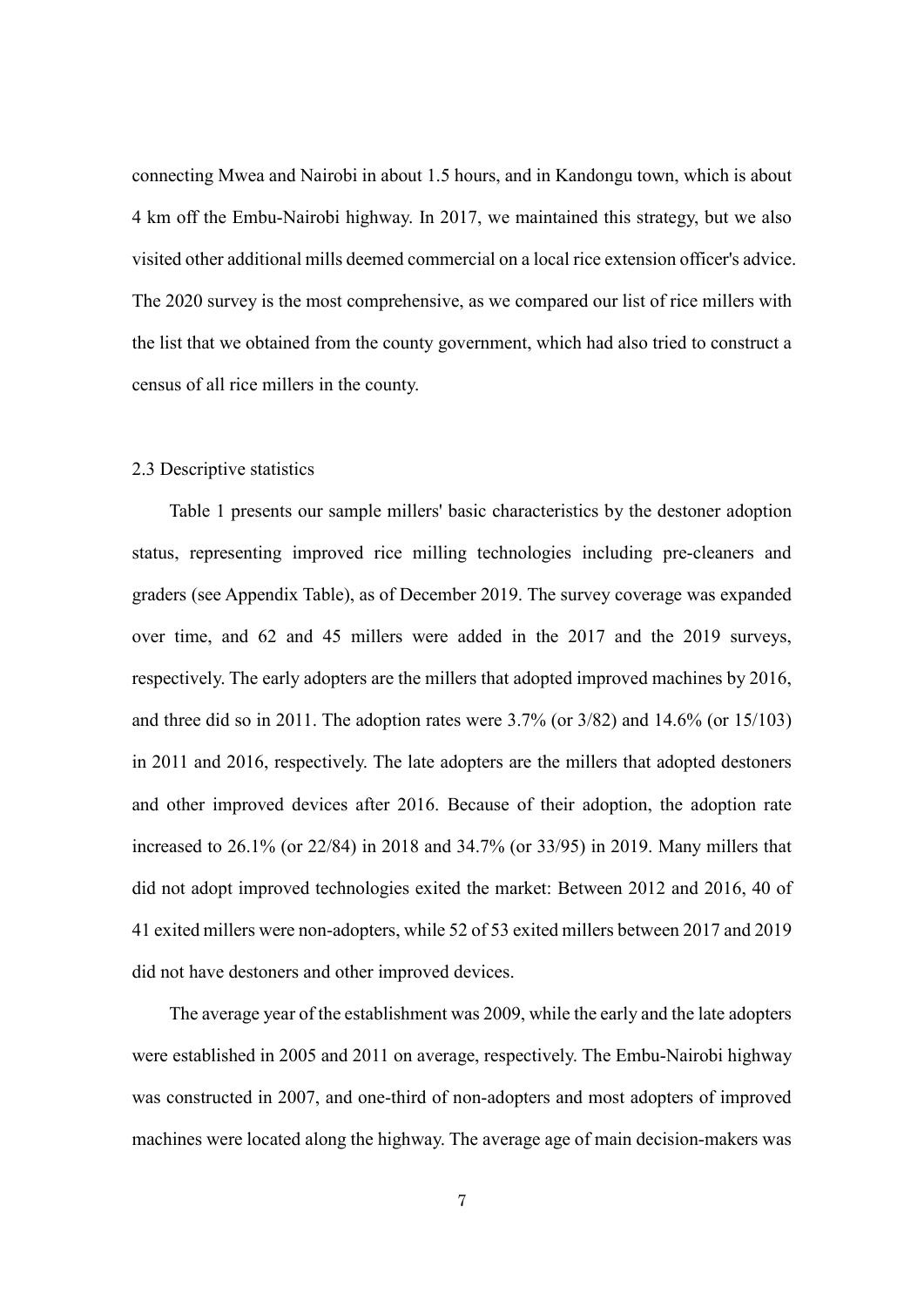50 years old, and they were mostly male. Only 45 % of the non-adopters were high school graduates, whereas almost all the decision-makers of adopters were high school graduates. Many decision-makers of non-adopters were previously farmers, whereas those of adopters have work experience in other businesses or formal jobs.

Table 2 presents the total milling capacity, the value of milling machines, and the number of employees. Almost all the sample rice millers had only one milling machine.<sup>[4](#page-8-0)</sup> In 2011 when only three early adopters used destoners, the average milling capacity was similar among three groups of rice millers.<sup>[5](#page-8-1)</sup> From 2011 to 2016, the average capacity of early adopters increased significantly. In 2019, the non-adopters had a total milling capacity of 816 kg per hour, using the traditional type of milling machine. The early adopters had large-sized multi-stage milling machines, with a total milling capacity of 6196 kg per hour, and the late adopters installed small- or medium-sized multi-stage milling machines, with an average milling capacity of  $3479$  kg per hour.<sup>[6](#page-8-2)</sup>

We also collected the milling machines' present value, measured by the decisionmaker's willingness to pay (WTP) in 2016, 2018, and 2019 (Table 2). The non-adopters' WTP of milling machines was 0.19 million Kshs in 2019,<sup>[7](#page-8-3)</sup> whereas the early adopters' WTP and the late adopters' WTP were 13.0 million Kshs and 4.9 million Kshs, respectively. Furthermore, the non-adopters employed only 0.5 worker on average, while the early adopters and the late adopters employed 10 and 4 workers, respectively, in 2019

<span id="page-8-0"></span><sup>&</sup>lt;sup>4</sup> Only nine millers had two machines, and only one had three machines in 2019.

<span id="page-8-1"></span><sup>5</sup> Although we visited MRM and MRGM in 2011, we did not formally interview them because their technologies and business size seemed to be too distinct from other millers. We interviewed them in 2017 and 2019.

<span id="page-8-2"></span><sup>&</sup>lt;sup>6</sup> Appendix Table presents that the areas of workshop, storage, and yard were also largest for the early adopters, which were followed by the late adopters, and the non-adopters had the smallest space. The early adopters attract traders by offering their large storage space free of charge.

<span id="page-8-3"></span> $\tau$  In this paper, all the monetary values are deflated using the GDP deflator, and presented in the real value of 2019. The average exchange rate in December 2019 was 101.5 Kshs to 1 USD.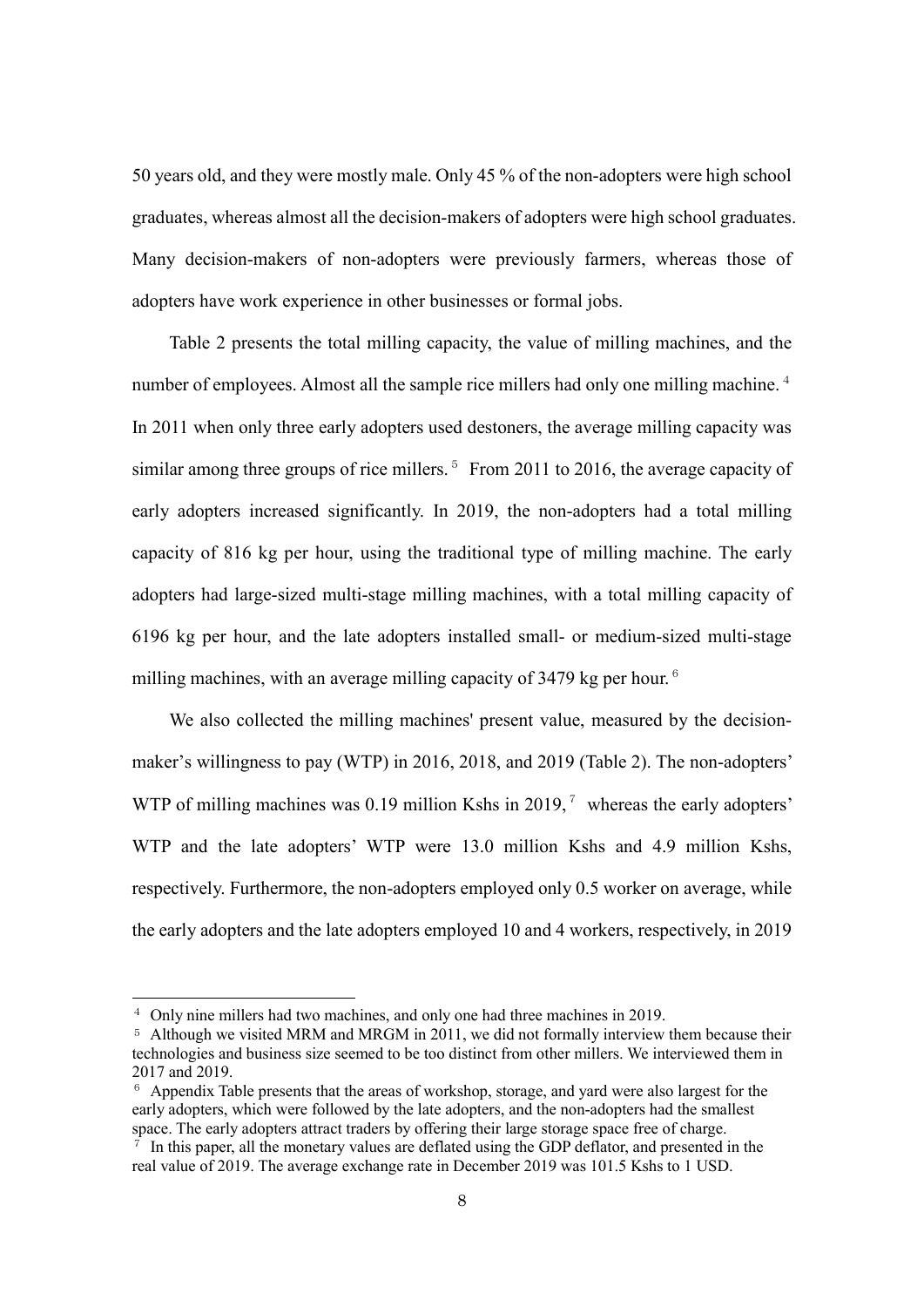(Table 2).

1

Table 3 presents the monthly milling performance of sample millers for January 2011, December 2016, December 201[8](#page-9-0), and December 2019.<sup>8</sup> The average milling fees, which are expected to reflect the milling quality, of the early adopters and the late adopters were 2.64 Kshs per kg and 2.37 Kshs per kg in 2019, respectively, which were substantially higher than the milling fee of the non-adopters of 1.76 Kshs per kg. Over time, the nonadopters' milling fee increased from 1.89 Kshs per kg in 2011 to 2.03 Kshs per kg in 2016 but declined to 1.81 Kshs per kg in 2018 and 1.76 Kshs per kg in 2019, which is likely to reflect decreased demand for their milling service. The early adopters' milling fee increased more substantially from 2.10 Kshs per kg in 2011 to 2.83 Kshs per kg in 2016, when all of them adopted destoners. Similarly, the late adopters' milling fee increased from 1.61 Kshs per kg in 2016 to 2.29 Kshs per kg in 2018 and 2.37 Kshs per kg in 2019. We do not know why the late adopters' milling fee was as low as 1.61 Kshs per kg in 2016 when it was 2.03 Kshs per kg for the non-adopters. It may well be that their strategy was to attract customers by reducing milling fees in the face of competition with early adopters. As may be expected, in 2019, their average milling fee was slightly lower than that of early adopters.

The non-adopters' amount of rice milled for customers declined from 52 tons in 2011 to 26 tons in 2016 and 22 tons in 2019 (Table 3). By contrast, the early adopters' amount of milled rice increased from 109 tons in 2011 to 270 tons in 2016, when they adopted destoners, and further to 422 tons in 2018 and 883 tons in 2019. The late adopters' amount of milled rice also increased substantially from 56 tons in 2016 to 220 tons in 2018 and

<span id="page-9-0"></span><sup>&</sup>lt;sup>8</sup> Appendix Table presents the annual amount of rice sold in 2019. We believe that the monthly data we use are more accurate than the annual data, because the recall period is shorter.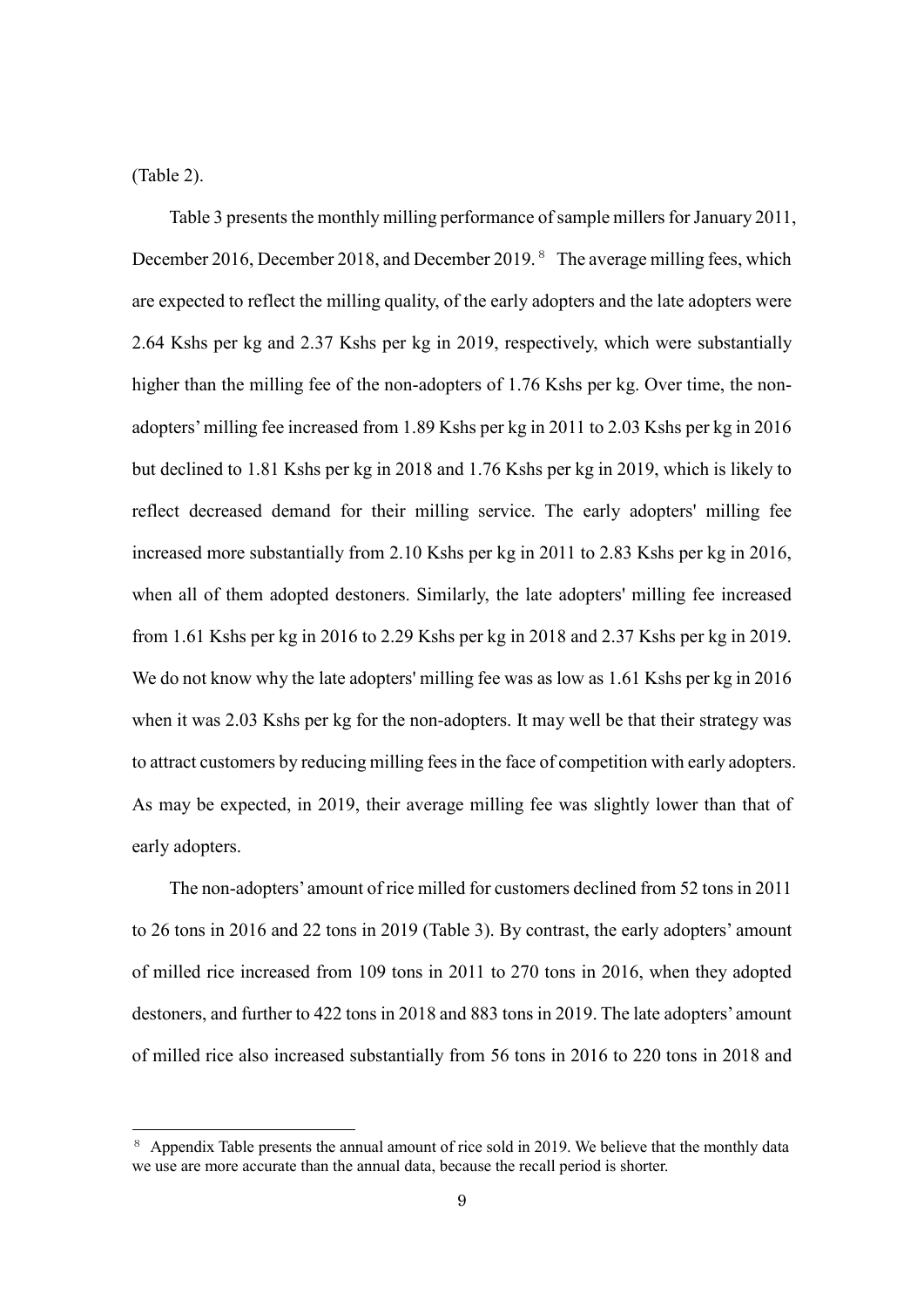255 tons in 2019, as they increased destoner adoption. Figure 2 presents changes in the market share of the amount of milled rice by these three groups. In 2011, the non-adopter group dominated the milling service market with a market share of 80%, whereas the early adopter group rapidly increased its market share to 62% in 2016. The late adopters had their market share at 8% and 5% in 2011 and 2016, respectively, but their market share sharply increased to 27% in 2018 and 26% in 2019. The non-adopters lost a significant market share to the improved technology adopters and had only 7% of the market share in 2019. The near demise of non-adopters strongly indicates that milling machines with improved devices are profitable.

About 40 % of sample rice millers purchased paddy  $9$  and sold milled rice to consumers, supermarkets, and traders (Table 4). The proportion of millers that sold milled rice was similar across the three groups, and it did not change over time. Although not reported in Table 4, a few millers used brand names when they sold milled rice (e.g., four early adopters and three late adopters in 2019). The non-adopters of destoners selling rice sold 5.2 tons in 2016, 7.0 tons in 2018, and 6.8 tons in 2019, whereas the early adopters selling rice sold 249 tons in 2016, 302 tons in 2018 and 217 tons in 2019. The amount of rice sold by the late adopters increased from 12 tons in 2016 to 54 tons in 2018 and 38 tons in 2019, which remain small compared to their rice milled for customers. These observations suggest that some early adopters shifted their business focus to selling rice, while the late adopters increased their share in the milling service. The non-adopters' price of sold rice declined from 124.4 Kshs per kg in 2016 to 120.5 Kshs per kg in 2018 and 115.4 Kshs per kg in 2019, while the early adopters' price of rice sold decreased from 141.0 Kshs per kg in 2016 to 138.2 Kshs per kg in 2018 and 131.4 Kshs per kg in 2019.

<span id="page-10-0"></span><sup>9</sup> There is no contract farming system for rice, and these millers do not provide farmers with credit.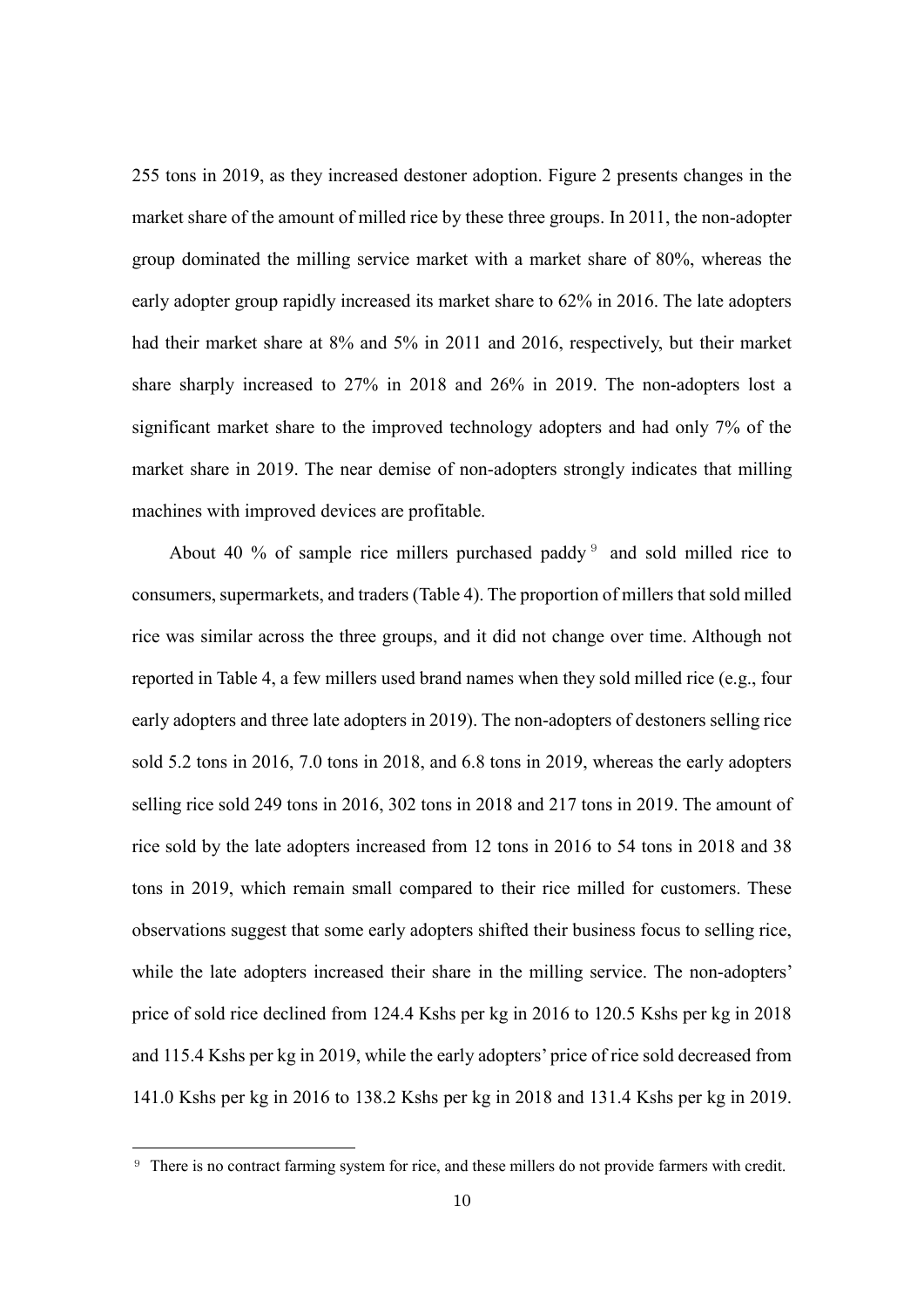The late adopters sold rice at 132.8 Kshs per kg in 2016. The price substantially increased to 140.6 Kshs per kg in 2018 and 130.4 Kshs per kg in 2019, which became comparable to the early adopters' rice price.<sup>[10](#page-11-0)</sup>

We calculated the monthly capacity utilization rate to examine the milling productivity per machine's capacity operating for 200 hours per month (Table 5).  $11$  The non-adopters reduced the capacity utilization rate over time from 0.60 in 2011 to 0.30 in 2016, 0.25 in 2018, and 0.21 in 2019, which suggests the decreased demand for the nonadopters' milling service. The early adopters also reduced the capacity utilization rate from 1.33 in 2011 to 0.40 in 2016 when they initially adopted large-scale multi-stage milling machines but could not attract many customers for milling service. However, the early adopters increased the capacity utilization rate to 0.64 in 2018 and 1.36 in 2019 when they substantially increased the milling service, as observed in Table 3. The late adopters initially had a high capacity utilization rate of 1.37 in 2011, which dropped to 0.38 in 2016. Nevertheless, the late adopters maintained the capacity utilization rate at 0.38 in 2018 and slightly increased it to 0.45 in 2019, unlike the declining performance of the non-adopters. This monthly capacity utilization rate reflects the milling performance in the main season. We also calculated the annual capacity utilization rate in 2019 (Appendix Table) and found that the non-adopters had 0.28 and the late adopters had 0.45, comparable to their performance in the main season, whereas the early adopters

<span id="page-11-0"></span><sup>&</sup>lt;sup>10</sup> Paddy quality is also important in determining the overall rice quality, and farm level agronomy affects the quality of paddy, including levelling, fertilizer application, amount of water during crop establishment and pest and disease control. Mechanical harvesting has also helped reduce the losses. Traders determine the quality of paddy through observation and checking for moisture content. Many traders have moisture meters and usually check for the moisture content at the time of purchasing. We do not observe a significant difference in the minimum required moisture content across millers (Appendix Table). They also observe the paddy grain to ensure that the pods are full, which is a sign of good quality paddy. But there is no grading system or pricing differential on paddy quality.

<span id="page-11-1"></span> $1<sup>1</sup>$  The monthly capacity utilization rate is the total amount of milled rice and sold rice (tons per month) divided by the milling capacity of machines for 200 hours of operation (tons per month).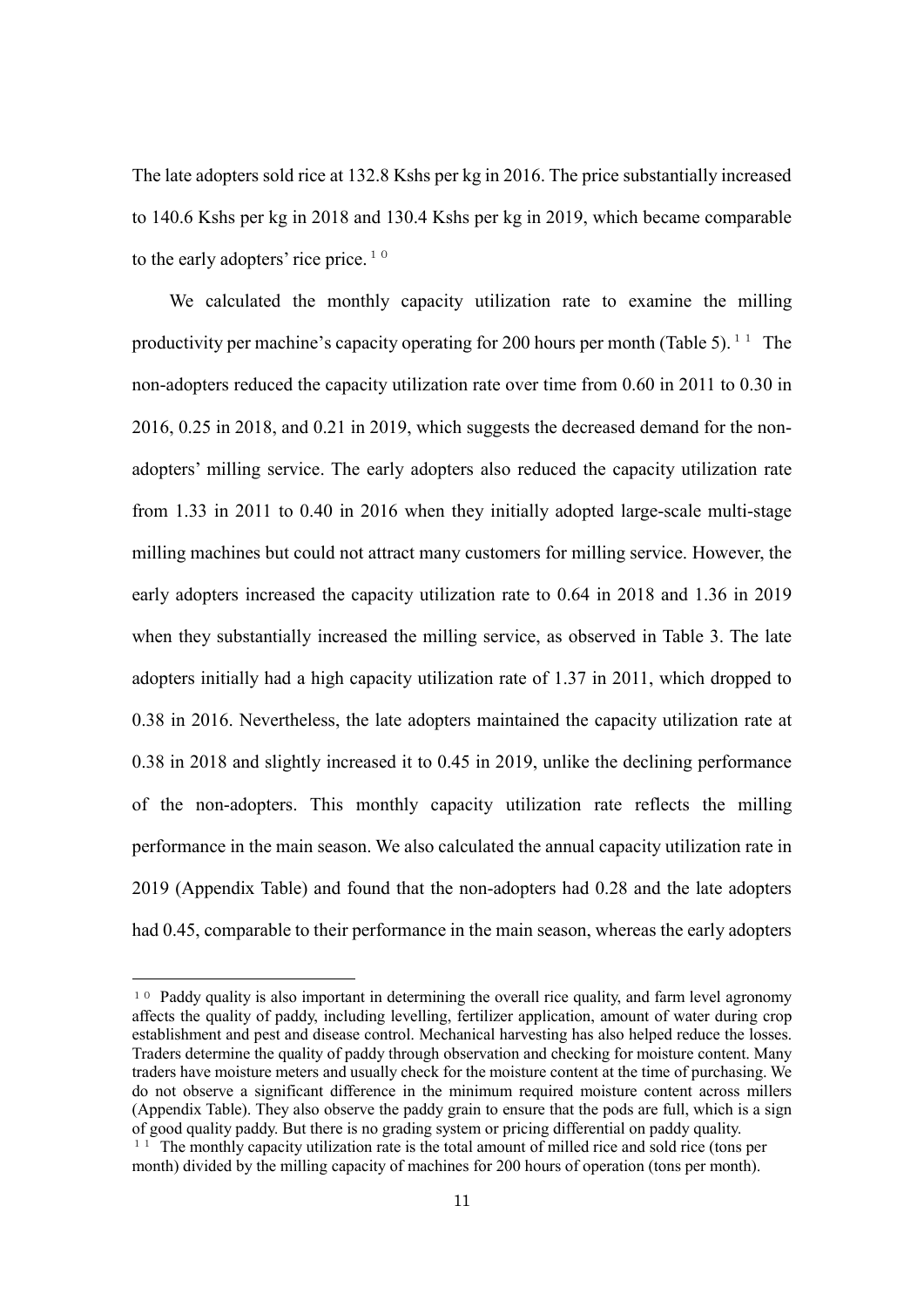had only 0.13. This result suggests that the early adopters could not attract many customers and substantially reduced their milling performance in the offseason, leaving their large-scale milling machines idle.

The profit of the non-adopters was negative, -0.08 million Kshs in 2016, -0.05 million Kshs in 2018, and -0.08 million Kshs in 2019 (Table 5).<sup>[12](#page-12-0)</sup> The early adopters' profit was far the largest but declined from 11.5 million Kshs in 2016 to 10.3 million Kshs in 2018 and 2.84 million Kshs in 2019 (Table 5). By contrast, the late adopters' profit substantially increased from 0.03 million Kshs in 2016 to 1.04 million Kshs in 2018 and 2.64 million Kshs in 2019, as they upgraded the milling machines. Since the absolute amount of profit depends on the amount of investment, we also calculated the ratio of profit to milling capacity per month as an alternative indicator of the milling business's profitability. The non-adopters had -0.04 in 2016, -0.01 in both 2018 and 2019. The early adopters also had negative and declining ratios, -0.001 in 2016, -0.02 in 2018, and -0.20 in 2019,  $13$  suggesting overcapacity for early adopters, particularly after the late adopters also adopted the improved milling machines. In contrast, although the late adopters initially had a negative ratio of -0.03 in 2016, they increased the profit per capacity to 0.12 in both 2018 and 2019.

<span id="page-12-0"></span><sup>&</sup>lt;sup>12</sup> We calculated profit by subtracting labor cost, purchasing cost of paddy, electricity cost, and maintenance cost and depreciation cost of milling machines from the revenue of milling service and selling rice and bran. The depreciation cost is estimated by assuming the linear depreciation over the usable lifetime,  $D = (V-S)/(12 \times L)$ , where  $D =$  monthly depreciation,  $V =$  the value of machine,  $S =$ the salvage value of the machine after its useful use, assumed to be 10 % of the machine value,  $L =$ useful life of the milling machine, assumed to be 10 years (Tokida *et al*., 2014; Norbu, 2018). The estimation results below are essentially robust to parameter values in reasonable ranges. Because of the data limitation, we did not consider other expenses such as rent of workspace and storage, marketing cost, or tax payment.

<span id="page-12-1"></span><sup>&</sup>lt;sup>13</sup> The early adopters' average profits are positive because of large positive profits of some millers using large milling machines despite negative profits of other millers. But the average profit-capacity ratios reduce the weight for those large millers and turned out to negative.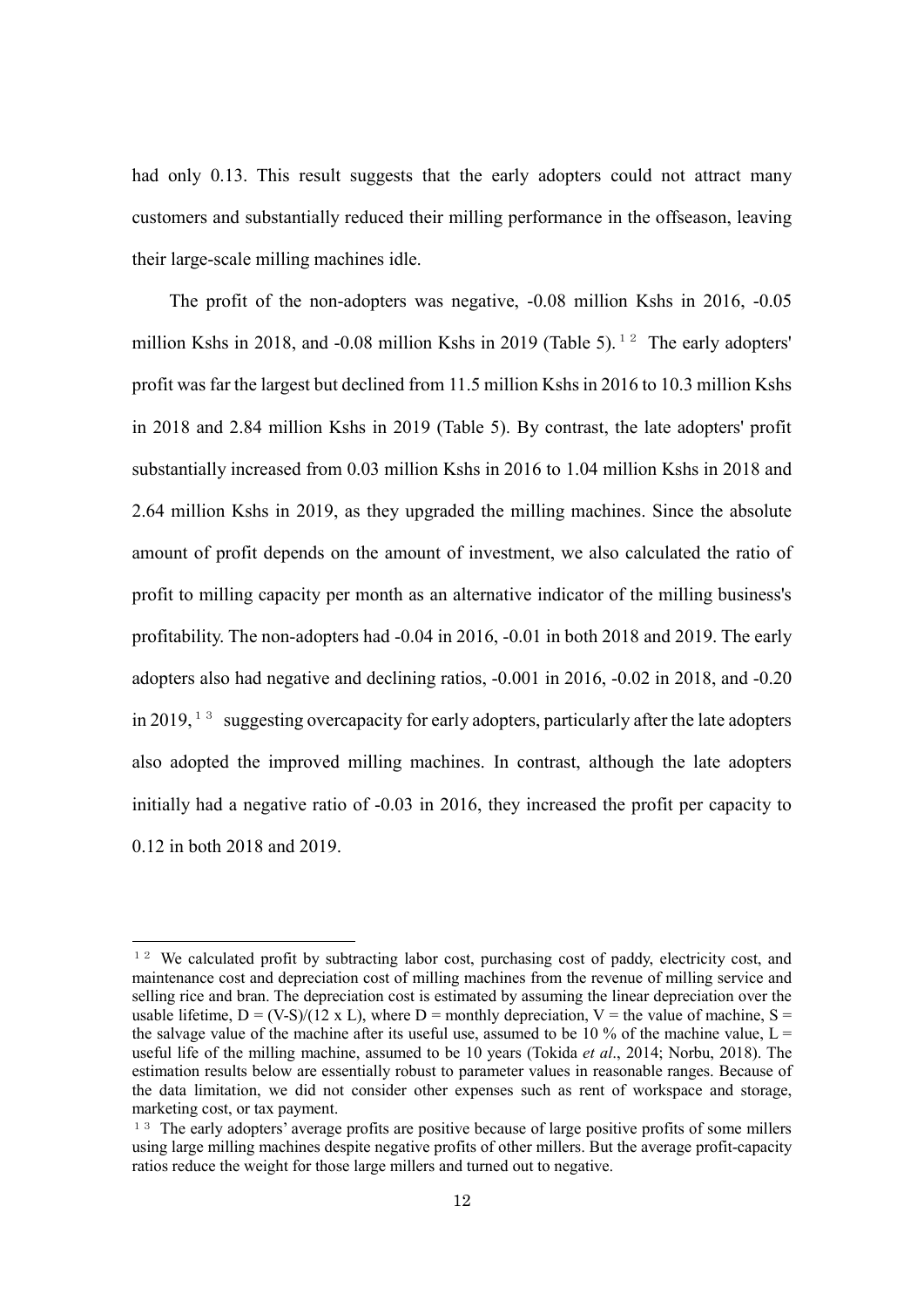# **3. Hypotheses and Empirical strategy**

#### 3.1 Hypotheses

Because, in the early 2010s, the importance of the destoner component was not widely known and the improved technologies were available primarily with the large-sized multistage milling machines, which were expensive, the early adopters are expected to be knowledgeable about the urban rice market and to have sufficient wealth to make a large initial investment. By the time when the small- and medium-sized multi-stage milling machines became available in the late 2010s, the importance of special knowledge about the marketing of high-quality rice and wealth would have reduced. Instead, the general human capital represented by education is expected to play a larger role in making proper adoption decisions of milling machines. Moreover, because the millers operating along the highway can attract more large urban traders keen on procuring high-quality milled rice, they have a greater incentive to improve their milling quality. Based on these considerations, we would like to hypothesize that:

*Hypothesis 1:* "*Those who had acquired knowledge about urban rice market or accumulated wealth through former occupations tended to adopt improved milling technologies early, whereas those highly educated tended to adopt improved technologies* later. Moreover, the millers along the highway were more likely to adopt improved *technologies."*

As we have learned in the previous section, because the improved milling technologies were available primarily for large-sized multi-stage milling machines in the early 2010s, these early adopters are expected to provide a higher quality of milling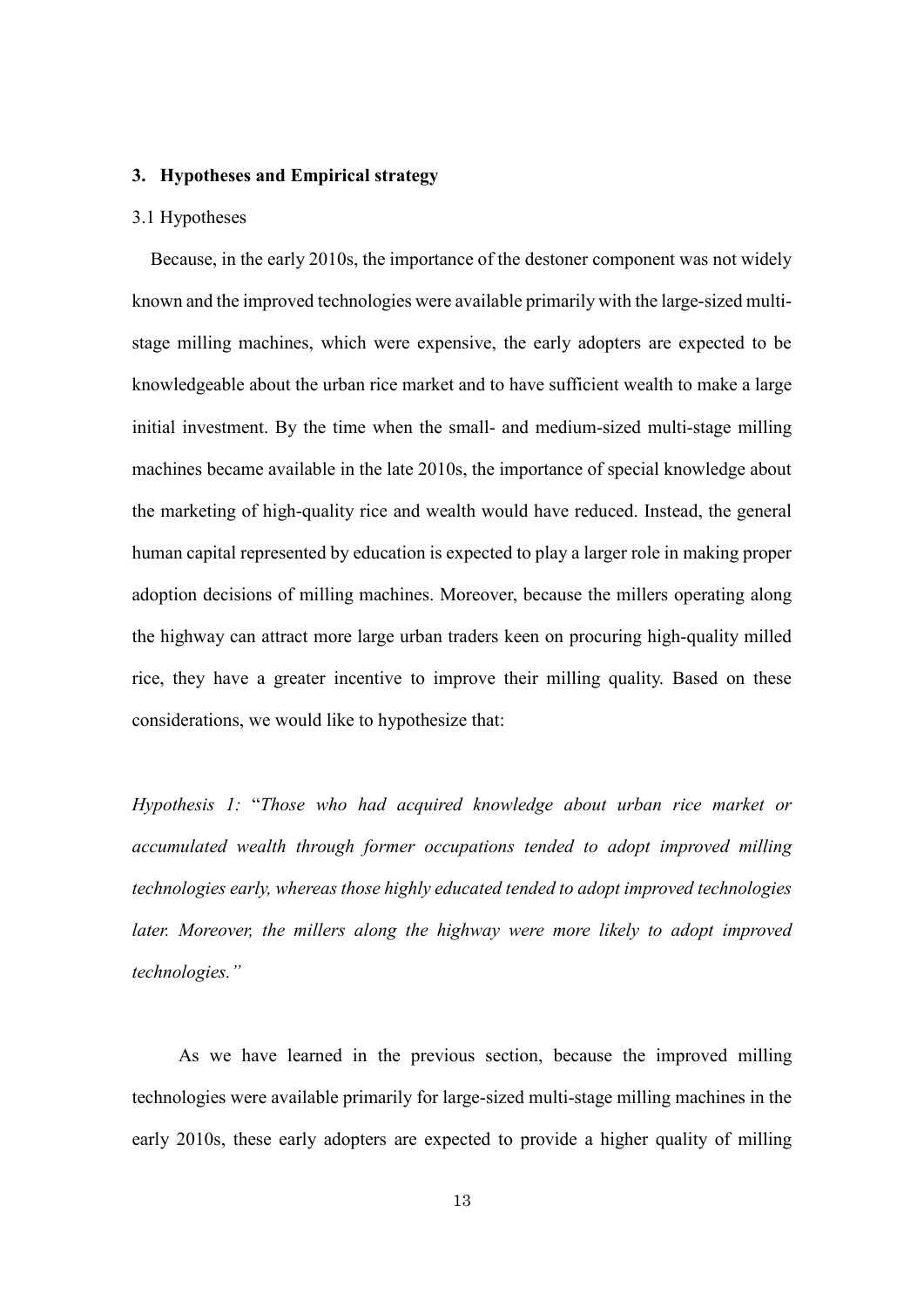service and market performance in those years. In the late 2010s, small- and mediumsized multi-stage milling machines were introduced in Mwea, which reduced the advantage in high-quality milling service of the early adopters. Moreover, the descriptive analyses above suggest the overcapacity for the early adopters, and, hence, the productivity and profitability of the early adopters' business may have been lower than the late adopters. Based on these observations, we would like to hypothesize that:

*Hypothesis 2:* "*Both the early and the late adopters improved the milling quality with improved milling technologies, but the late adopters outperformed the early adopters in productivity and profitability because of the excess capacity of the early adopters' milling machines.*"

Furthermore, during the 2010s, millers who adopted improved machines are expected to have improved their milling and overall business performance. In contrast, the other millers kept using traditional milling machines and performed poorly or exited the market because they lost the milling service business to the adopters. Thus, we also would like to test the following hypothesis,

*Hypothesis 3:* "*The non-adopters tended to exit the market because they lost milling service business to the adopters of improved machines, who were more likely to survive in the business.*"

3.2 Doubly Robust and Endogenous Switching Regression

We consider an estimation strategy to explicitly control the selection on observables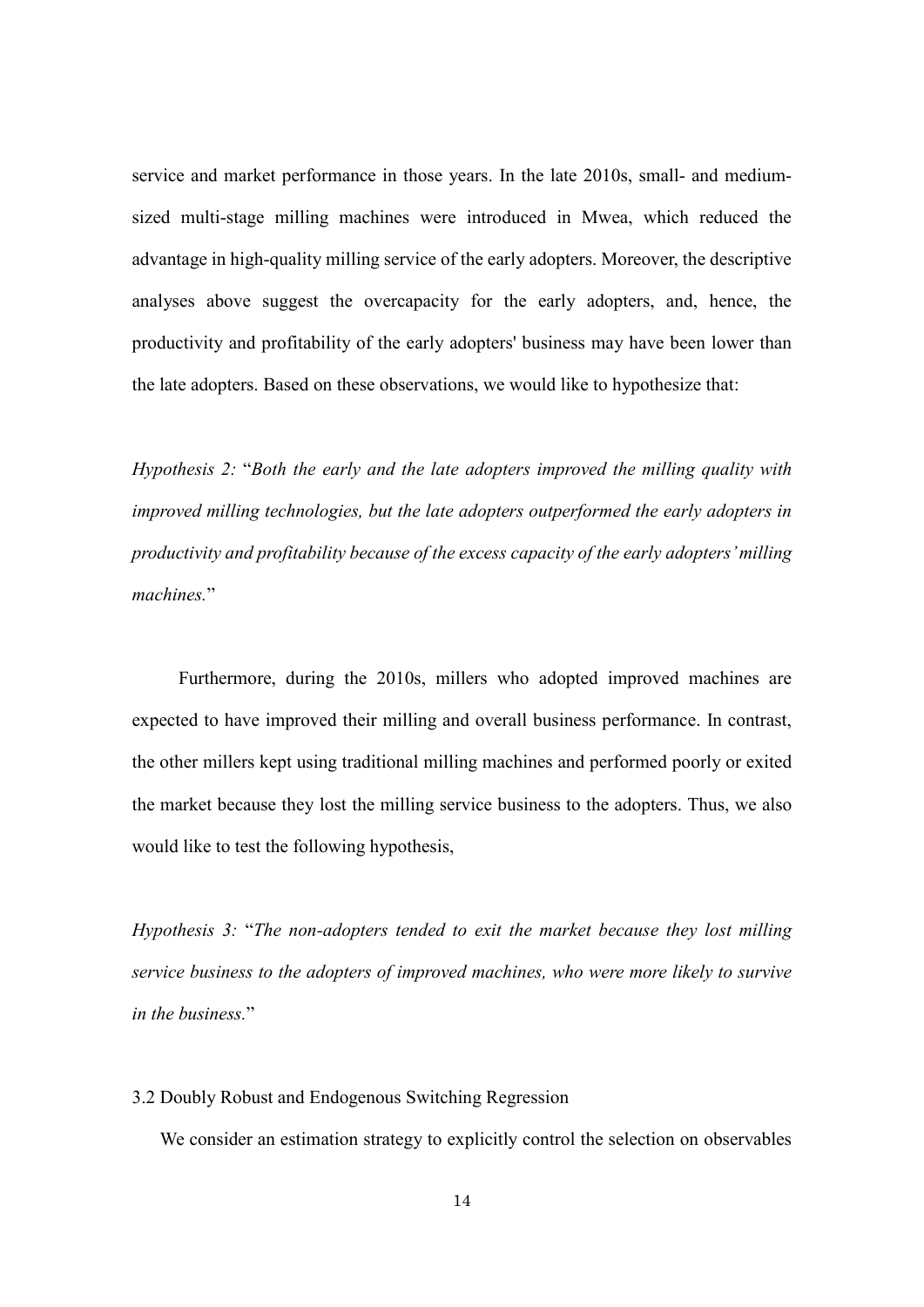and match millers with similar characteristics. The studies on agricultural technologies use such estimation methods, including propensity score matching, inverse probability weighting, and the doubly robust (DR) method, when no plausible instruments are available (Takahashi and Barrett, 2014; Bellemare and Novak, 2016; Kahn, *et al*., 2019; Mano *et al*., 2020). We apply the DR method, or more precisely, inverse-probability weighted regression adjustment, which combines the regression and propensity score weighting. It is more robust than the propensity score matching estimator and the inverseprobability-weighting estimator and can provide a consistent estimator as long as either the propensity score for destoner use or the outcome regression in terms of miller's characteristics is correctly specified (Wooldridge 2007; Wooldridge 2010, Section  $21.3.4$ ). <sup>[14](#page-15-0)</sup> More specifically, we first estimate the binary response model of improved technology adoption,

$$
D_{it}^{*} = x_{it}'\beta + \epsilon_{it} \text{ with } D_{it} = \begin{cases} 1 & \text{if } D_{it}^{*} > 0\\ 0 & \text{if } D_{it}^{*} \le 0 \end{cases}
$$
 (1)

where  $D_{it}^*$  is the latent variable of improved technology adoption,  $x_{it}$  is the vector of miller *i*'s characteristics in a month of main season in year *t* = 2011, 2016, 2018, 2019,  $\beta$  is the parameter to be estimated,  $\epsilon_{it}$  is the error term, and the probability of improved technology adoption conditional on the miller's characteristics can be expressed as the probit model,

$$
P(D_{it} = 1 | x_{it}) = \Phi(x_{it}'\beta) \equiv p(x_{it})
$$

1

where  $p(x_{it})$  is the propensity score of improved technology adoption. The miller's characteristics are decision-makers' age, the high school dummy that takes 1 if the decision-maker graduated from high school, the former occupation dummies, and the rice miller's establishment year. The year dummies are also used. Using the estimated

<span id="page-15-0"></span><sup>&</sup>lt;sup>14</sup> We used STATA command *teffects ipwra* to implement the DR method.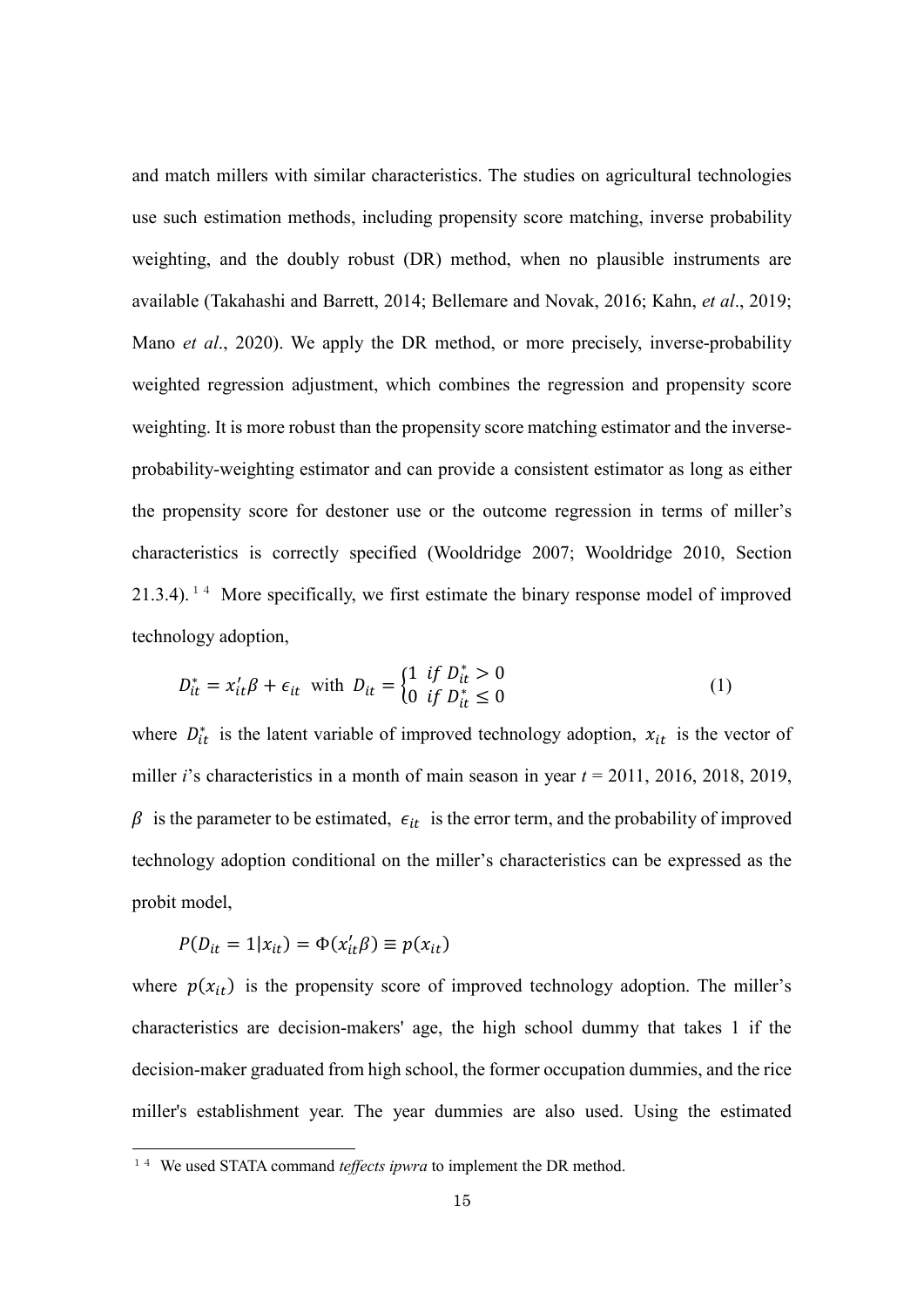propensity  $\hat{p}(x_{it})$ , we estimate the regression parameters  $\gamma$ 's by using the following set of the inverse probability weighting linear least squares problems,

$$
\min_{\gamma_1} \sum_{i} \sum_{t} D_{it} (Y_{it} - x'_{it} \gamma_1)^2 / \hat{p}(x_{it})
$$

$$
\min_{\gamma_0} \sum_{i} \sum_{t} (1 - D_{it}) (Y_{it} - x'_{it} \gamma_0)^2 / [1 - \hat{p}(x_{it})]
$$

We estimate the average treatment effect on the treated (ATT) of the improved technology adoption on outcome  $Y$  as the average of the difference in predicted values of outcomes,

$$
\hat{\tau}_{ATT,DR} = \bar{x}_1'(\hat{\gamma}_1 - \hat{\gamma}_0)
$$
 (2)

where  $\overline{x_1} = n_1^{-1} \sum_i \sum_t D_i x_{it}$  is the vector of average characteristics of millers (including the constant term) over the improved technology adopters and  $n_1$  is the number of improved technology adopters. Here,  $\hat{\tau}_{ATT,DR}$  is the DR estimator of ATT. The outcome variables are the milling fee, the amount of rice milled for customers, the rice purchasing and selling dummy, which takes 1 if the miller purchased paddy and sold rice and 0 otherwise, the price of sold rice, the amount of sold rice, the capacity utilization rate, the gross profit, the gross profit per capacity, and the survival dummy, which takes 1 if the miller continued operation until the next period of our observation and 0 otherwise.

The other empirical strategy that we use is the endogenous switching regression (ESR), and this method is also often used in the studies of technology adoption in agriculture to address the endogeneity bias due to unobserved characteristics, which is assumed away by the doubly robust method (Di Falco, *et al*., 2011; Konje *et al*., 2018; Bairagi, *et al*., 2020). The first step is to estimate the binary response model of improved technology adoption (1), and the second step specifies the relationship between the outcome variable  $Y_{it}$  and a vector of miller's characteristics  $x_{it}$  for improved technology adopters and non-adopters, separately,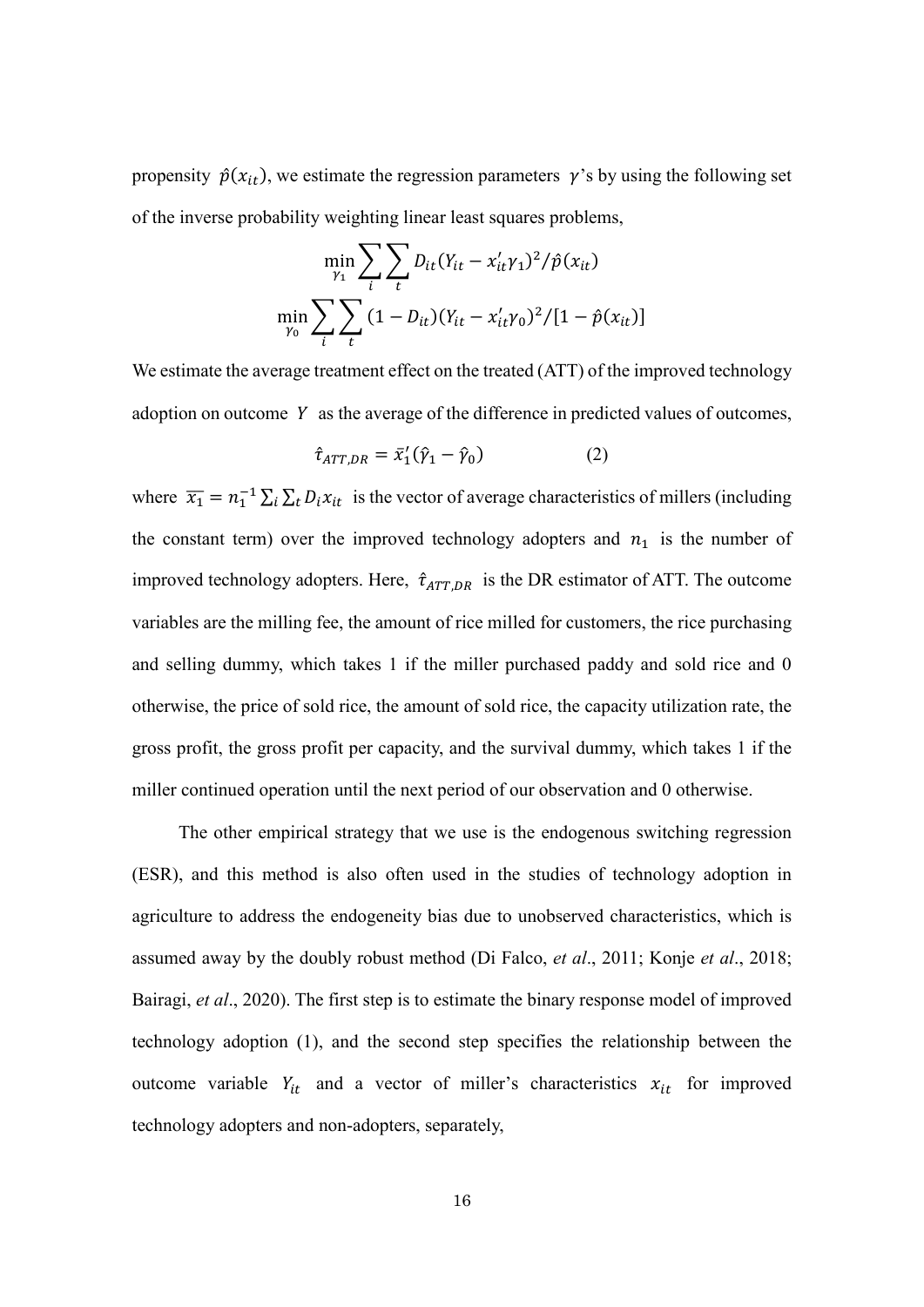Destoner adopters: 
$$
Y_{1it} = x'_{1it} \delta_1 + \mu_{1it}
$$
 if  $D_{it} = 1$  (3)

Nonadopters: 
$$
Y_{0it} = x'_{0it} \delta_0 + \mu_{0it} \text{ if } D_{it} = 0
$$
 (4)

where subscripts 1 and 0 represent adopters and non-adopters, respectively,  $\delta$ 's are the vectors of regression coefficients, and  $\mu$ 's are the random error terms. The error terms in equations (1), (3), (4) are assumed to be jointly and normally distributed with mean vector zero and the following covariance matrix:

$$
\Omega = cov(\epsilon_{it}, \mu_{1it}, \mu_{0it}) = \begin{bmatrix} \sigma_{\epsilon}^2 & \sigma_{\epsilon 1} & \sigma_{\epsilon 0} \\ \sigma_{\epsilon 1} & \sigma_{1}^2 & \cdot \\ \sigma_{\epsilon 0} & \cdot & \sigma_{0}^2 \end{bmatrix}
$$

where  $\sigma_{\epsilon}^2 = var(\epsilon_{it}) = 1$ ,  $\sigma_1^2 = var(\mu_{1it})$ ,  $\sigma_0^2 = var(\mu_{0it})$ ,  $\sigma_{\epsilon 1} = cov(\epsilon_{it}, \mu_{1it})$ ,  $\sigma_{\epsilon 0} = cov(\epsilon_{it}, \mu_{0it})$ , and the covariance between  $\mu_{1it}$  and  $\mu_{0it}$  are not defined because they are not observed simultaneously (Green, 2012). The conditional expectation of the outcome of the destoner adopters in the actual case of adopting destoners can be expressed as

$$
E(Y_{1it}|D_{it}=1, x_{1it}) = x'_{1it}\delta_1 + E(\mu_{1it}|D_{it}=1, x_{1it}) = x'_{1it}\delta_1 + \sigma_{\epsilon 1}\lambda_{1it} \tag{5}
$$

where  $E(\mu_{1it} | D_{it} = 1, x_{1it}) = \sigma_{\epsilon_1} \frac{\phi(x'_{1it}\beta)}{\phi(x'_{1:t}\beta)}$  $\frac{\Psi(x_1\mu\nu)}{\Phi(x_1\mu\nu)} \equiv \sigma_{\epsilon_1}\lambda_{1\mu}$ . Analogously, the conditional expectation of the outcome of the destoner adopters in the counterfactual case of not adopting destoners can be expressed as

$$
E(Y_{0it}|D_{it} = 1, x_{1it}) = x'_{1it}\delta_0 + E(\mu_{0it}|D_{it} = 1, x_{1it}) = x'_{1it}\delta_0 + \sigma_{\epsilon 0}\lambda_{1it}
$$
(6)

Following Heckman *et al*. (2001) and Di Falco *et al*., (2011), we calculate the covariatespecific effect of the treatment on the treated as the difference between equations (5) and (6),

$$
E(Y_{1it}|D=1, x_{1it}) - E(Y_{0it}|D=1, x_{1it}) = x'_{1it}(\delta_1 - \delta_0) + (\sigma_{\epsilon 1} - \sigma_{\epsilon 0})\lambda_{1it}
$$

Taking the average of this value over the destoner adopters, we obtain the ATT estimator of the destoner adoption using the endogenous switching regression,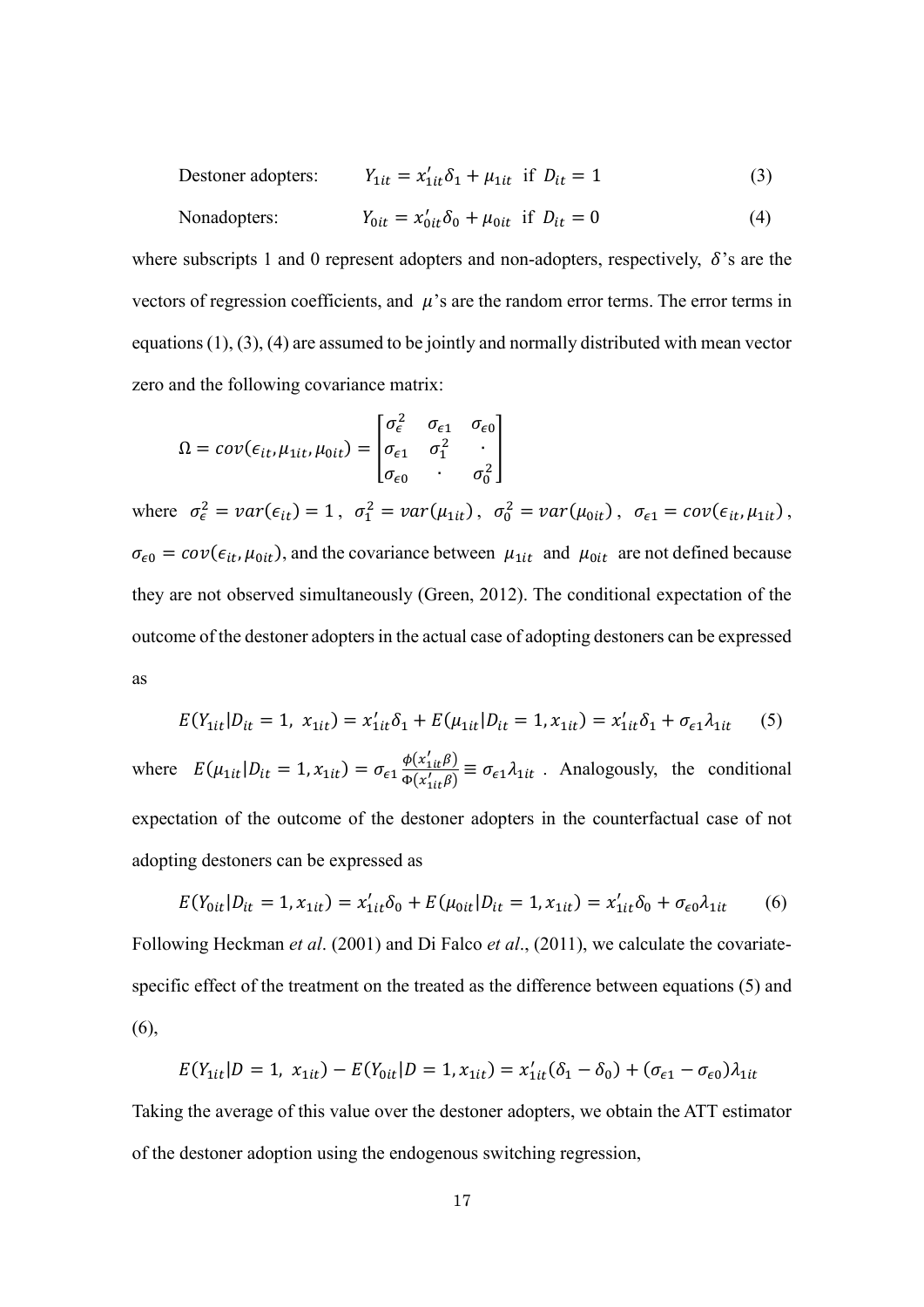$$
\hat{\tau}_{ATT,ESR} = \bar{x}_1' (\hat{\delta}_1 - \hat{\delta}_0) + (\hat{\sigma}_{\epsilon 1} - \hat{\sigma}_{\epsilon 0}) \bar{\lambda}_1
$$

where  $\overline{x_1} = n_1^{-1} \sum_i \sum_t D_i x_{it}$  is the vector of average characteristics of millers (including the constant term) over the destoner adopters,  $\lambda_1$  is the average inverse mill's ratio calculated using the regression parameter estimated in model (1),  $\delta$ 's and  $\sigma$ 's are parameters of regression (5) and (6) to be estimated.<sup>[15](#page-18-0)</sup> Because we do not have a decent instrument for destoner adoption, we rely on the nonlinearity of the inverse mill's ratio for the identification in parameter estimation (Wooldridge, 2010). Analogously, we also estimate the average treatment effect on the untreated (ATUT), the hypothetical effect of adopting improved technologies for non-adopters,

$$
\hat{\tau}_{ATUT,ESR} = \bar{x}_0'(\hat{\delta}_1 - \hat{\delta}_0) + (\hat{\sigma}_{\epsilon 1} - \hat{\sigma}_{\epsilon 0})\bar{\lambda}_0
$$

where  $\overline{x_0} = n_0^{-1} \sum_i \sum_i (1 - D_i) x_{it}$  is the vector of average characteristics of millers (including the constant term) over the non-adopters,  $\bar{\lambda}_0$  is the average inverse mill's ratio for non-adopters. We use ATUT estimates to examine whether non-adopters had lower expected profitability, which may be why they did not adopt improved technologies.

#### 4. **Estimation Results**

1

 Table 6 presents the estimation results of the probit model of improved technology adoption, represented by destoner adoption, in 2011, 2016, 2018, and 2019, respectively. We combine the early adopters and the late adopters to create a destoner adopter category to enable the analyses with the limited sample size. The estimated effect of the highway dummy was strictly significant, and its magnitude increased gradually over time from 0.16 in 2011 to 0.35 in 2019. In 2016, when the early adopters adopted destoners, the main decision-makers of the destoner adopters were found to have former work

<span id="page-18-0"></span><sup>&</sup>lt;sup>15</sup> We used STATA command *movestay* to implement the ESR method.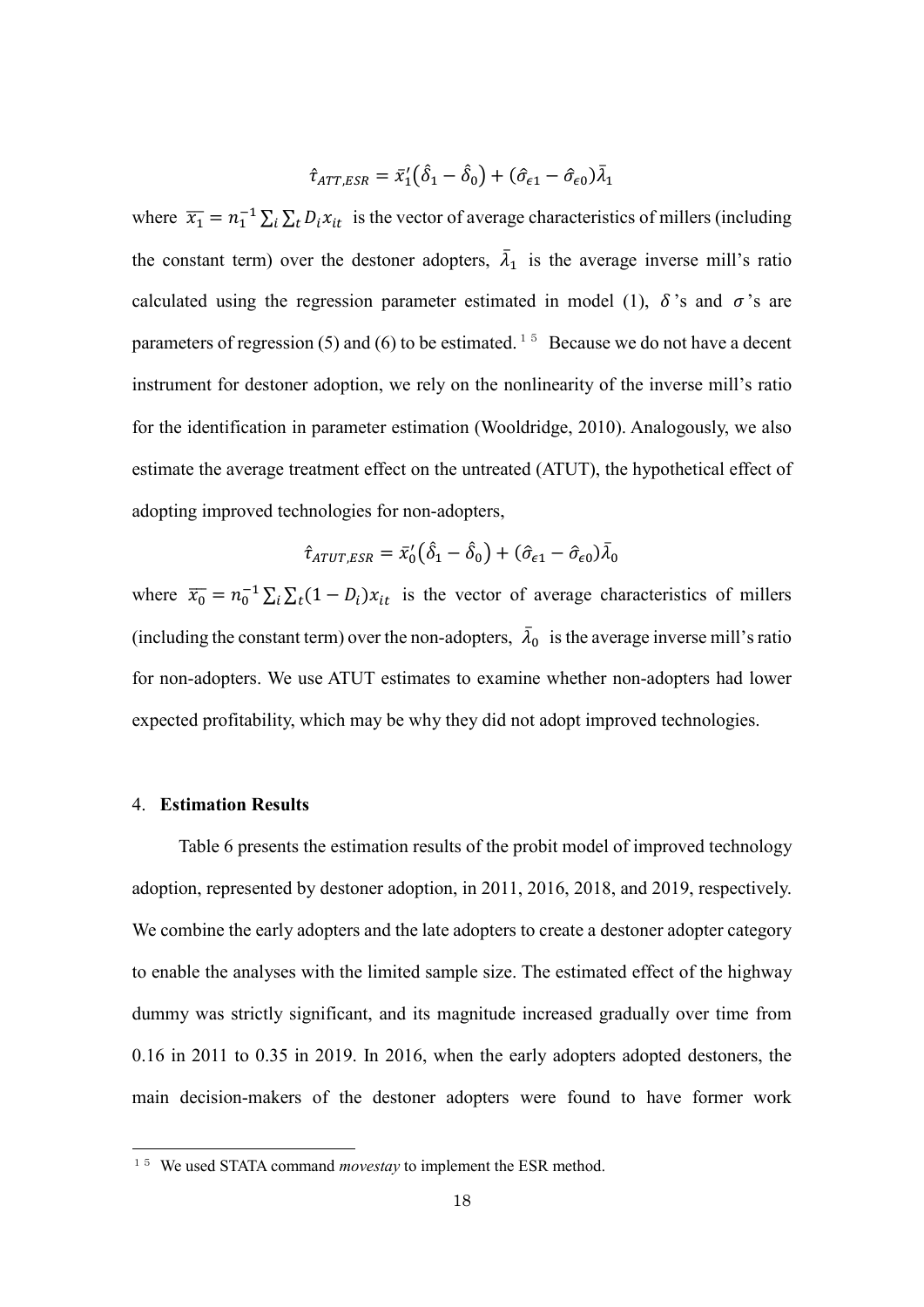experience in rice milling and trading or other business and formal jobs. In 2018 and 2019, the main decision-makers of the destoner adopters were found to have higher education but less previous work experience in the rice market. These results are consistent with Hypothesis 1.

 Table 7 presents the estimation results of the DR method and the ESR method, and the ATT estimates of improved technology adoption are similar between the two methods. We also estimated the ATT for early adopters and late adopters separately using the DR method and the ATUT of improved technology adoption using the ESR method. The adoption of improved milling technologies increased the milling fee by 0.77 Kshs per kg or 2.00 Kshs per kg for the adopters in general, 0.84 Kshs per kg for the early adopters, and 0.73 Kshs per kg for the late adopters, while it would have also increased the milling fee of the non-adopters by a smaller magnitude of 0.47 Kshs per kg if they adopted the improved machines. These findings are consistent with the first part of Hypothesis 2. The improved machine adoption also increased the amount of rice milled for customers by 334.9 tons or 357.3 tons for the adopters in general, 431.4 tons for the early adopters, 163.3 tons for the late adopters, while it would have also increased the amount of milled rice for the non-adopters by a greater magnitude of 730.7 tons.

The DR estimates of ATT of improved technology adoption on the probability of selling rice were not statistically significant. Nevertheless, according to the corresponding ESR estimate, the improved technology adoption increased the probability of selling rice by 0.21 for the adopters, whereas it would have reduced the probability of selling rice for the non-adopters. The adoption of improved machines increased the price of sold rice by 10.64 Kshs per kg or 16.92 Kshs per kg for the adopters in general, 4.40 Kshs per kg for the early adopters, which is insignificant, 17.57 Kshs per kg for the late adopters, which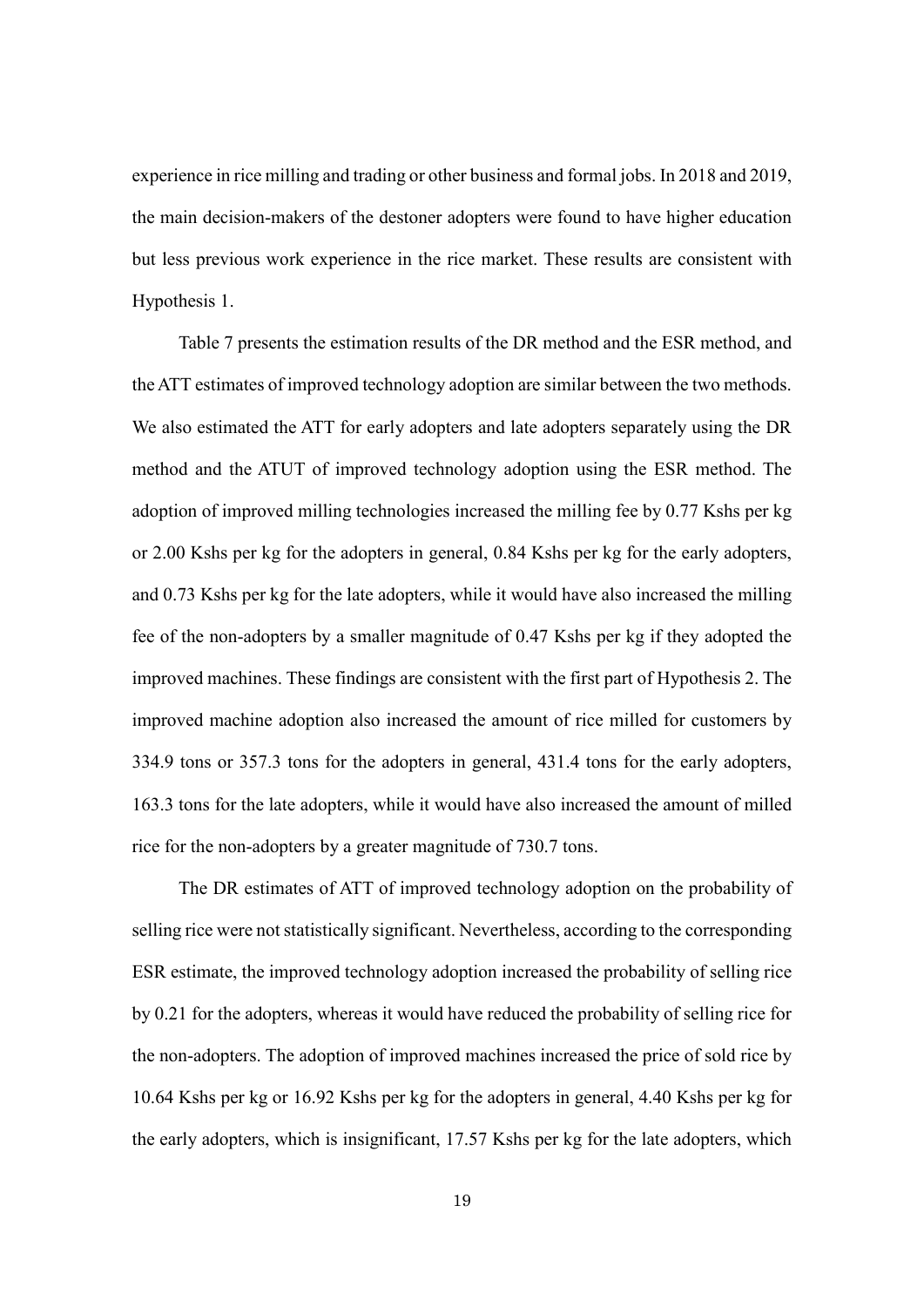is strictly significant, whereas it would have reduced by 26.56 Kshs per kg for the nonadopters. We do not know why the adoption of improved milling machines would decrease the non-adopters' price of sold rice. We suspect that because the decision-makers of the non-adopters lack former work experience in rice marketing or general education, they were incapable of increasing the rice price simply by adopting improved machines. These findings are consistent with the first part of Hypothesis 2. The adoption of improved technologies increased the amount of sold rice by 143.5 tons or 107.4 tons for the adopters in general, 236.6 tons for the early adopters, 36.7 tons for the late adopters, whereas it would have reduced by 8.1 tons for the non-adopters.

The adoption of improved machines increased the capacity utilization rate by 0.36 or 0.07 for the adopters in general, 0.46 for the early adopters, 0.20 for the late adopters, and it would have also increased by 0.72 for the non-adopters. The DR estimates of the effect of improved machine adoption on profit were not statistically significant. However, according to the ESR estimates, the improved technology adoption increased the profit by 6.93 million Kshs for the adopters and would have reduced the profit substantially 55.49 million Kshs for the non-adopters. As was explained earlier, because the decisionmakers of the non-adopters lack former work experience in rice marketing or general education, we suspect that they were incapable of increasing the profit simply by adopting improved machines. The estimated effect of improved machine adoption on the early adopters' profit-capacity ratio was insignificant but -0.08, suggesting the early adopters' excess capacity. In contrast, the adoption of improved machines significantly increased the late adopters' profit-capacity ratio by 0.14. According to the ESR estimates, the adoption of improved technologies increased the profit per capacity by 0.17 for the adopters in general, but it would have reduced the profit-capacity ratio by 0.14 for the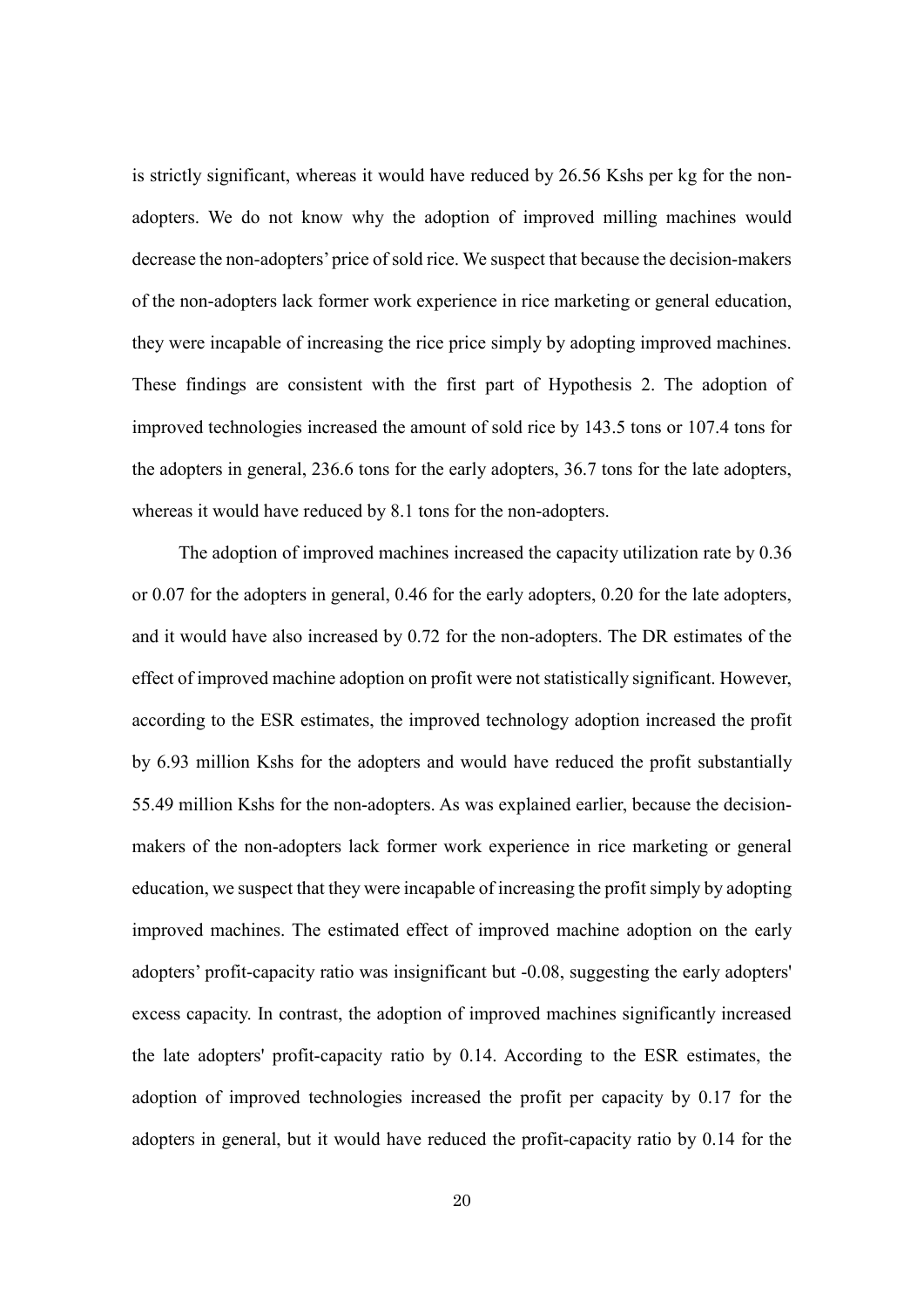non-adopters. These findings are consistent with Hypothesis 2.

We also estimated the ATT and ATUT of destoner adoption on the millers' survival rate. The adoption of improved technologies increased the probability of survival until the next period of our observation by 0.34 or 0.40 for the early adopters, and it would have also increased the survival probability substantially for the non-adopters.<sup>[16](#page-21-0)</sup> This result is consistent with Hypothesis 3.

# **5. Concluding remarks**

1

SSA heavily relies on rice imported from Asia to meet the rapidly increasing rice consumption due to population growth and urbanization, despite the governments' effort to improve food security by increasing rice farming productivity. Consumers, especially in urban markets, generally prefer high-quality imported rice over domestic rice, and the price difference is often substantial. Thus, it is commonly argued that African rice cannot compete with Asian rice. Interestingly, however, this is not the case in the case of Mwea rice, which is higher quality than imported Pakistani rice and, hence, more expensive. This study explored why this happened.

This study found that learning improved milling technologies from abroad triggered the rice milling industry's transformational improvement in the largest rice production area, Mwea, in Kenya. After the 2007-2008 food crisis, a few owners of rice millers with expertise in rice marketing and accumulated wealth through other businesses visited China and learned the importance of destoners and other improved rice milling machines in improving the quality of milled rice. They adopted large-scale multi-stage

<span id="page-21-0"></span><sup>&</sup>lt;sup>16</sup> Because we observed the late adopters' complete technology adoption only in the 2019 survey, we cannot estimate their effect on survival.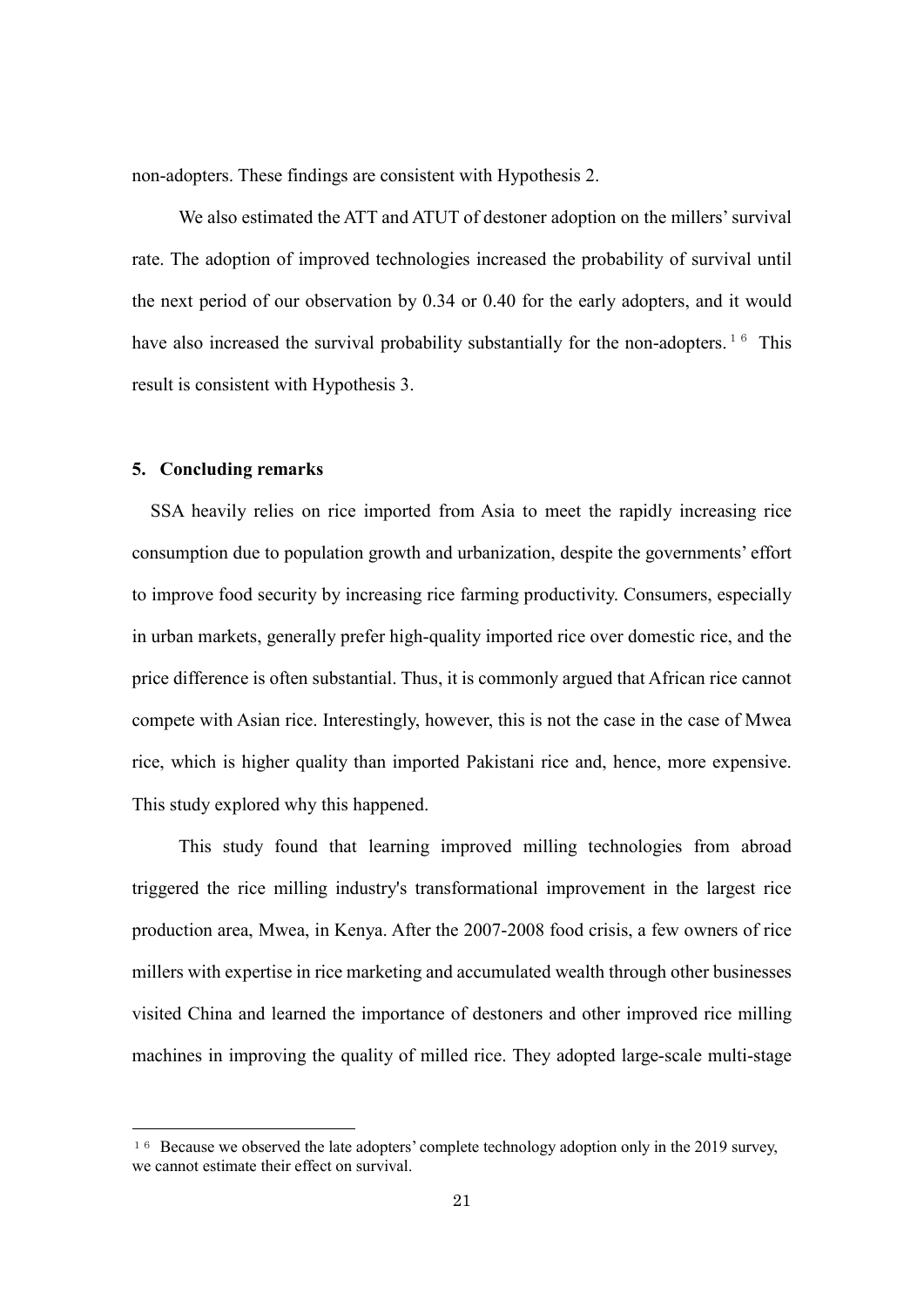rice milling machines with destoners and other improved technologies in the first half of the 2010s and successfully enhanced the milling quality of rice and business performance. In the late 2010s, small- and medium-scale multi-stage rice milling machines were introduced to Mwea by followers, and improved rice milling technologies were more widely adopted in the cluster, contributing to Mwea rice's competitiveness against imported rice in the market. These findings strongly indicate the critical importance of learning new useful knowledge from abroad for improving the performance of small enterprises in SSA.

These findings may have significant implications for other SSA countries struggling to improve the quality of milled rice. The critical point is that the introduction of small- and medium-scale multi-stage rice milling machines reduced the financial burden on potential adopters and thereby assisted the wide-spread adoption of the new technology. In other words, the choice of appropriate technology is likely to be of crucial importance for SSA because the profitability of investment in improved machines varies and may not always be positive. To the extent that knowledge of various improved milling machines is a local public good, there is room for the government to provide appropriate information about the cost and benefit of various rice milling machines. Furthermore, we must note that although the adoption of improved milling machines significantly improved the quality of rice and the performance of millers in Mwea, paddy produced in Mwea is a high-quality improved Basmati type which is uncommon in SSA. Whether the adoption of milling machines with destoners will enhance the quality of milled rice and millers' performance in areas where more popular rice varieties are grown is a critical issue to be explored in future studies.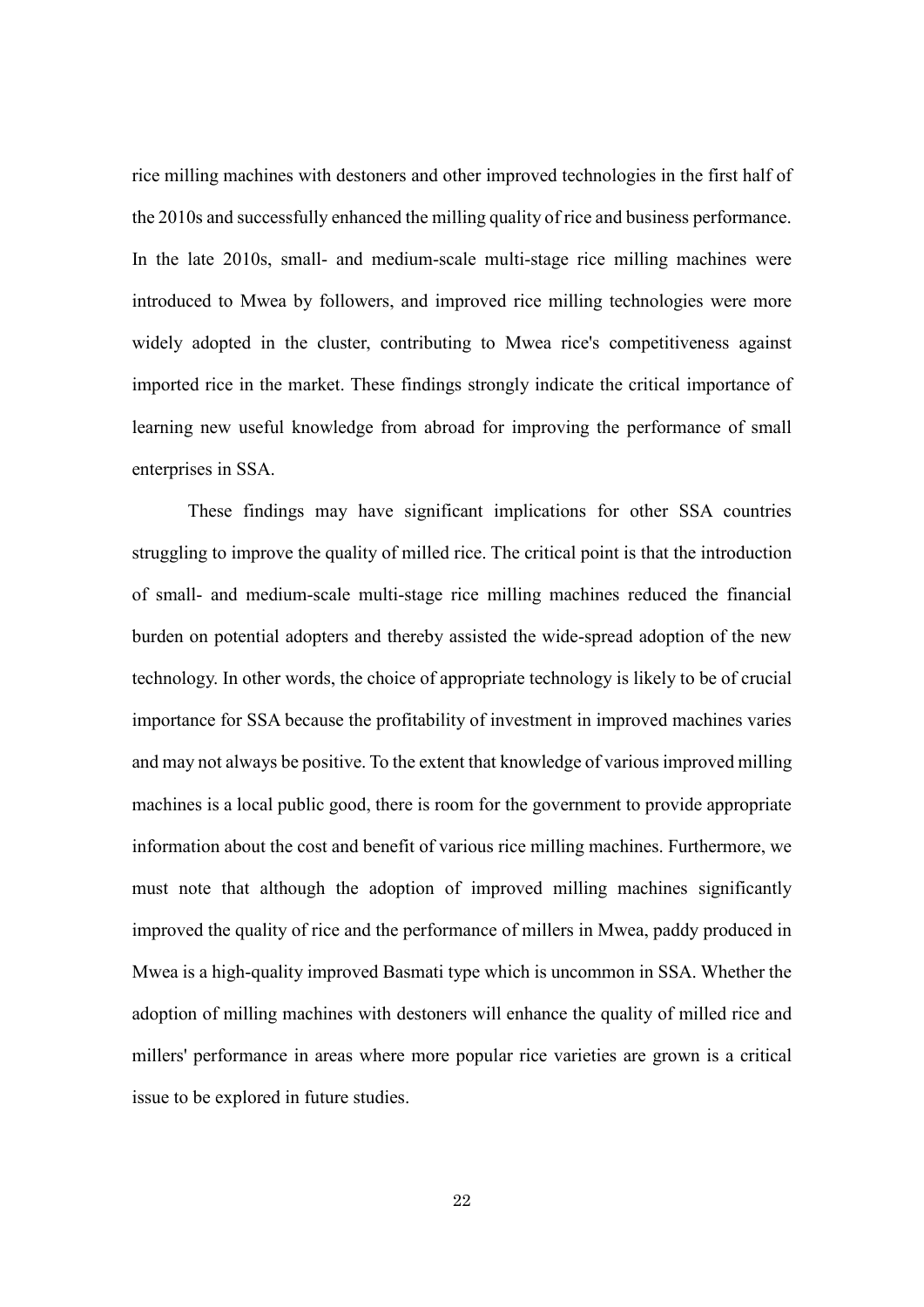#### **References**

- Bairagi, Subir, Mishra, Ashok, K., Durand-Morat, Alvaro, (2020) "Climate risk management strategies and food security: Evidence from Cambodian rice farmers," *Food Security*, 95. https://doi.org/10.1016/j.foodpol.2020.101935
- Bellemare M., and Novak, L. (2016) "Contract farming and food security," *American Journal of Agricultural Economics*, *99*, 357–378.
- CARD (2019) Coalition for African Rice Development (CARD), Rice for Africa. [WWW Document]. URL. [https://riceforafrica.net,](https://riceforafrica.net/) Accessed date: 21 February 2021.
- Demont, Matty, Fiamohe, Rose, Kinkpe, A. Thierry, (2017) "Comparative Advantage in Demand and the Development of Rice Value Chains in West Africa," *World Development*, 96: 578-590. <https://doi.org/10.1016/j.worlddev.2017.04.004>
- Demont, Matty, Ndour, M., (2015) Upgrading rice value chains: experimental evidence from 11 African markets. *Global Food Security*. 5, 70–76. <https://doi.org/10.1016/j.gfs.2014.10.001>
- Di Falco, Salvatore, Veronesi, Marcella, Yesuf, Mahmud, (2011) "Does Adaptation to Climate Change Provide Food Security? A Micro-Perspective from Ethiopia," *American Journal of Agricultural Economics*, 1–18; DOI: 10.1093/ajae/aar006
- Diako, C., Sakyi-Dawson, E., Bediako-Amoa, B., Saalia, F.K., and Manful, J.T. (2010) Consumer perceptions, knowledge, and preferences for aromatic rice types in Ghana. *Nature and Science* 8, 12–19.
- FAO (2018) Food and Agriculture Organization (FAO) Regional Office for Africa, "As rice import bills rise, African countries must sustain growth" [WWW Document]. URL. <http://www.fao.org/africa/news/detail-news/en/c/1154254/> (Last access: 21 February 2021), Access date: 21 February 2021.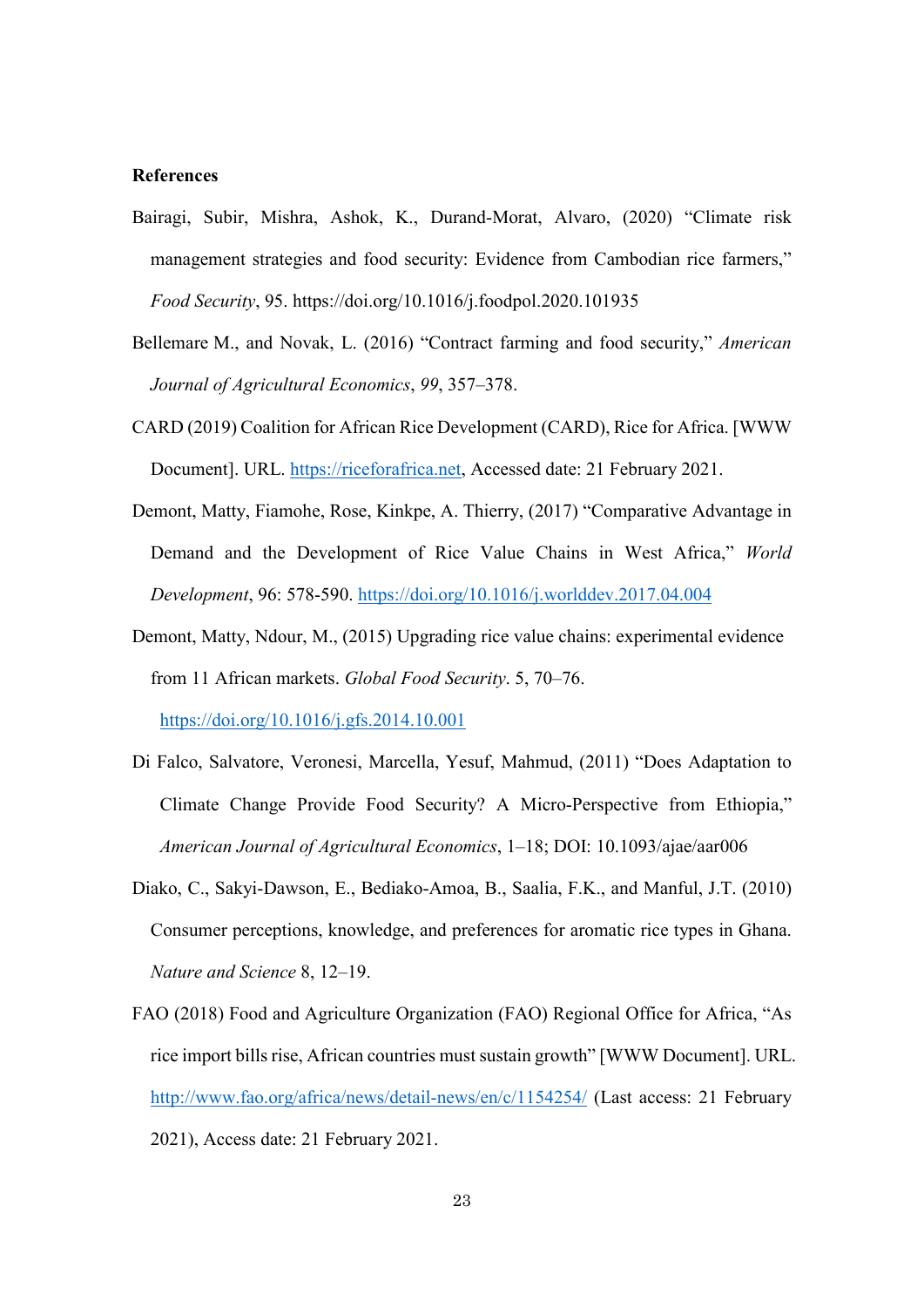- Fiamore, R., Demont, M., Saito, K., Roy-Macauley, H., & Tollens, E. (2017) How Can West African Rice Compete in Urban Markets? A Demand Perspective for Policymakers, *Euro Choices*, 17(2): 51-57.
- Futakuchi, Koichi, Mnful, John, Sakurai, Takeshi. (2013) Improving Grain Quality of Locally Produced Rice in Africa, in M. C. S. Wopereis *et al*. eds., *Realizing Africa's Rice Promise*, 311-323.
- Green, William H. (2012) *Econometric Analysis* (Seventh Edition), Pearson Education Limited.
- Heckman, James J., Tobias, J.L., and Vytlacil, Edward, J., (2001) "Four parameters of interest in the evaluation of social programs," *Southern Economic Journal*, 68 (2), 210– 233.
- Ibrahim, Latif Apaasongo, Sakurai, Takeshi, Tachibana, Towa. (2020) "Local Rice Market Development in Ghana: Experimental Sales of Standardized Premium Quality Rice to Retailers," *Japanese Journal of Agricultural Economics*, 22: pp.118-122.
- Kapalata, Deogratius, and Sakurai, Takeshi (2020) "Adoption of Quality-Improving Rice Milling Technologies and Its Impacts on Millers' Performance in Morogoro Region, Tanzania," *Japanese Journal of Agricultural Economics*, 22, pp.101-105
- Khan, M. F., Nakano, Y., and Kurosaki, T. (2019). "Impact of contract farming on land productivity and income of maize and potato growers in Pakistan." *Food Policy*, *85*, 28–39.
- Khonje, Makaiko G., Manda, Julius, Mkandwire, Petros, Tufa, Adane Hirpa, Alene, Arega D., (2018) "Adoption and welfare impacts of multiple agricultural technologies: evidence from eastern Zambia," *Agricultural Economics*, 49: 599-609.

Kikuchi M., Mano, Y., Njagi, T. N., Merry, D., & Otsuka, K. (2021) "Economic Viability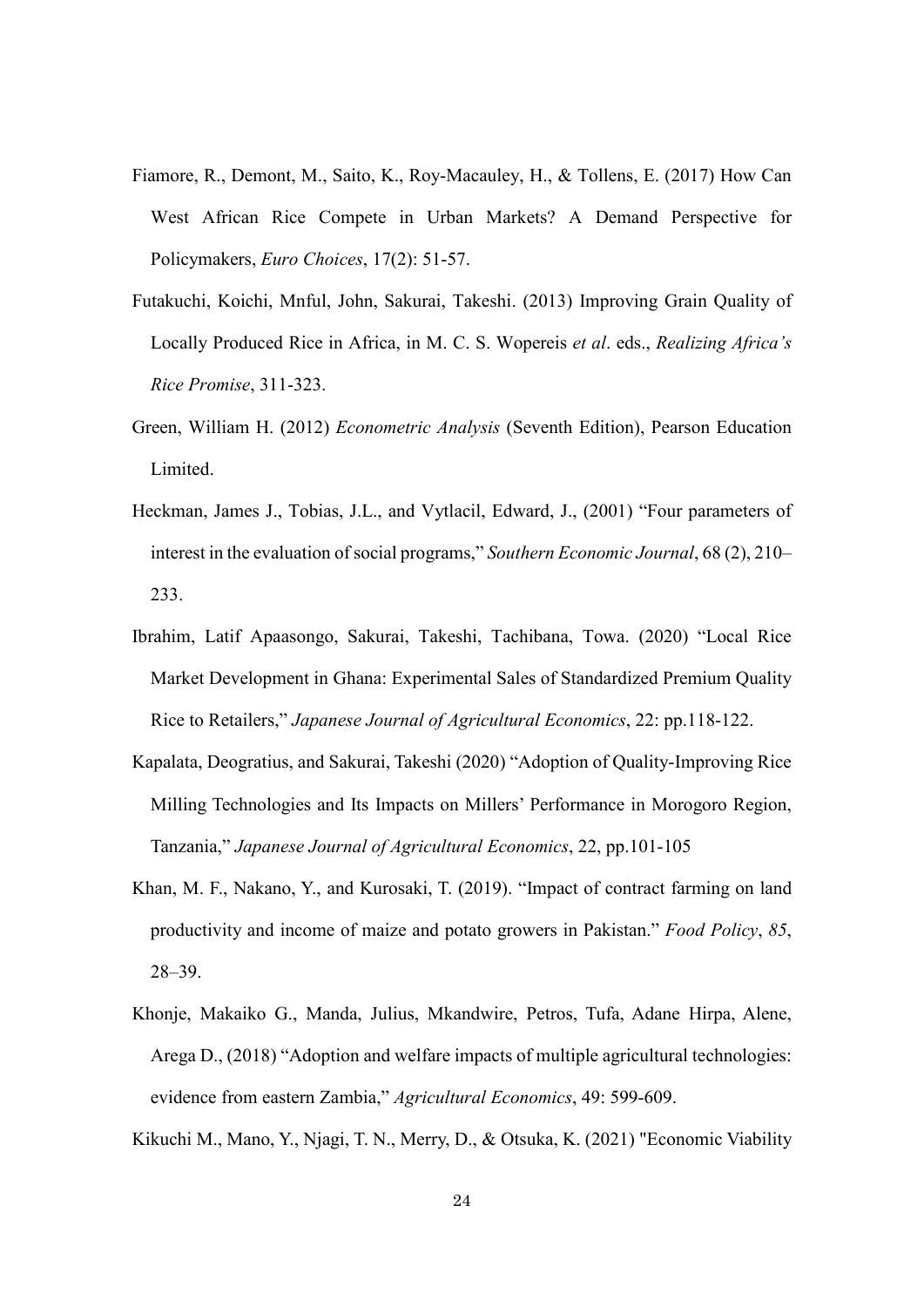of Large-scale Irrigation Construction in Sub-Saharan Africa: What if Mwea Irrigation Scheme were Constructed as a Brand-new Scheme?" *Journal of Development Studies*. <https://doi.org/10.1080/00220388.2020.1826443>

- Mano, Yukichi, Takahashi, Kazushi, and Otsuka, Keijiro (2020) "Mechanization in land preparation and agricultural intensification: The case of rice farming in Cote d'Ivoire," *Agricultural Economics*. DOI: 10.1111/agec.12599
- Mendez del Villar, P., Lançon, F., 2015. West African rice development: beyond protectionism versus liberalization? *Global Food Security*, 5: 56–61. [https://doi.org/10.1016/j.gfs.2014.11.001.](https://doi.org/10.1016/j.gfs.2014.11.001)
- Njeru, Timothy N., Mano, Yukichi, Otsuka, Keijiro (2016) "Role of Access to Credit in Rice Production in Sub-Saharan Africa: The Case of Mwea Irrigation Scheme in Kenya," *Journal of African Economies*, 25 (2), pp. 300-321
- Norbu, Kinga (2018) "Cost analysis of operating a medium-sized rice processing mill in Bhutan," *Bhutanese Journal of Agriculture*, 1 (1), pp. 70-76
- Otsuka, K., and D. Larson, eds. 2013. An African Green Revolution: Finding Ways to Boost Productivity on Small Farms. Dordrecht, Netherlands: Springer.
- ——. 2016. In Pursuit of an African Green Revolution: Views from Rice and Maize Farmers' Fields. Dordrecht, Netherlands: Springer.
- Otsuka, Keijiro. (2019) "Evidence-Based Strategy for a Rice Green Revolution in Sub-Saharan Africa" Japan International Cooperation Agency Research Institute Policy Note JICA-RI No.5.
- Ragasa, C., Andam, K., Asante, S., and Amewu, S. (2020) Can Local Products Compete against Imports in West Africa? Supply- and Demand-Side Perspectives on Chicken, Rice, and Tilapia in Accra, Ghana, *Global Food Security*, 26.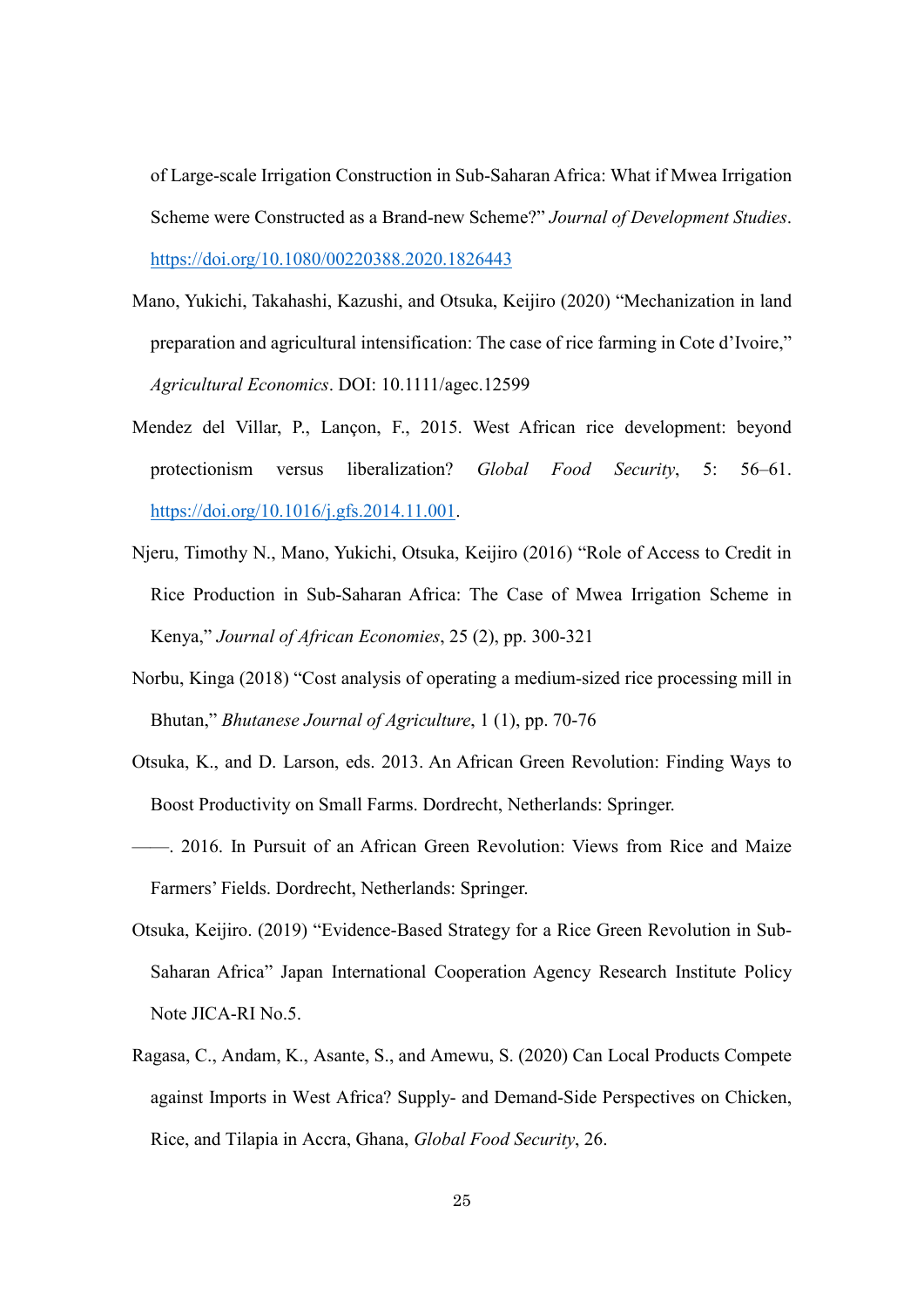- Samejima, Hiroaki, Keisuke Katsura, Mayumi Kikuta, Symon Mugo Njinju, John Munji Kimani, Akira Yamauchi & Daigo Makihara (2020) "Analysis of rice yield response to various cropping seasons to develop optimal cropping calendars in Mwea, Kenya," *Plant Production Science*, 23:3, 297-305, DOI: 10.1080/1343943X.2020.1727752
- Soullier, Guillaume, Demont, Matty, Arouna, Aminou, Lançon, Frédéric, Mendez del Villar, Patricio, (2020) "The state of rice value chain upgrading in West Africa," *Global Food Security*, 25, DOI: 10.1016/j.gfs.2020.100365
- Takahashi, K., and Barrett, C. B. (2014) "The system of rice intensification and its impacts on household income and child schooling: Evidence from rural Indonesia," *American Journal of Agricultural Economics*, *96*, 269–289.
- Tokida, Kunihiro, Haneishi, Yusuke, Tsuboi, Tatsushi, Asea, Godfrey, Kikuchi, Masao (2014) "Evolution and prospects of the rice mill industry in Uganda," *African Journal of Agricultural Research*, 9(33): 2560-2573. DOI: 10.5879/AJAR2014.8837
- Wooldridge, J. M. (2007). Inverse probability weighted estimation for general missing data problems. *Journal of Econometrics*, *141*, 1281–1301.
- Wooldridge, J. M. (2010). *Econometric Analysis of Cross Section and Panel Data* (2nd ed.). Cambridge, MA: MIT Press.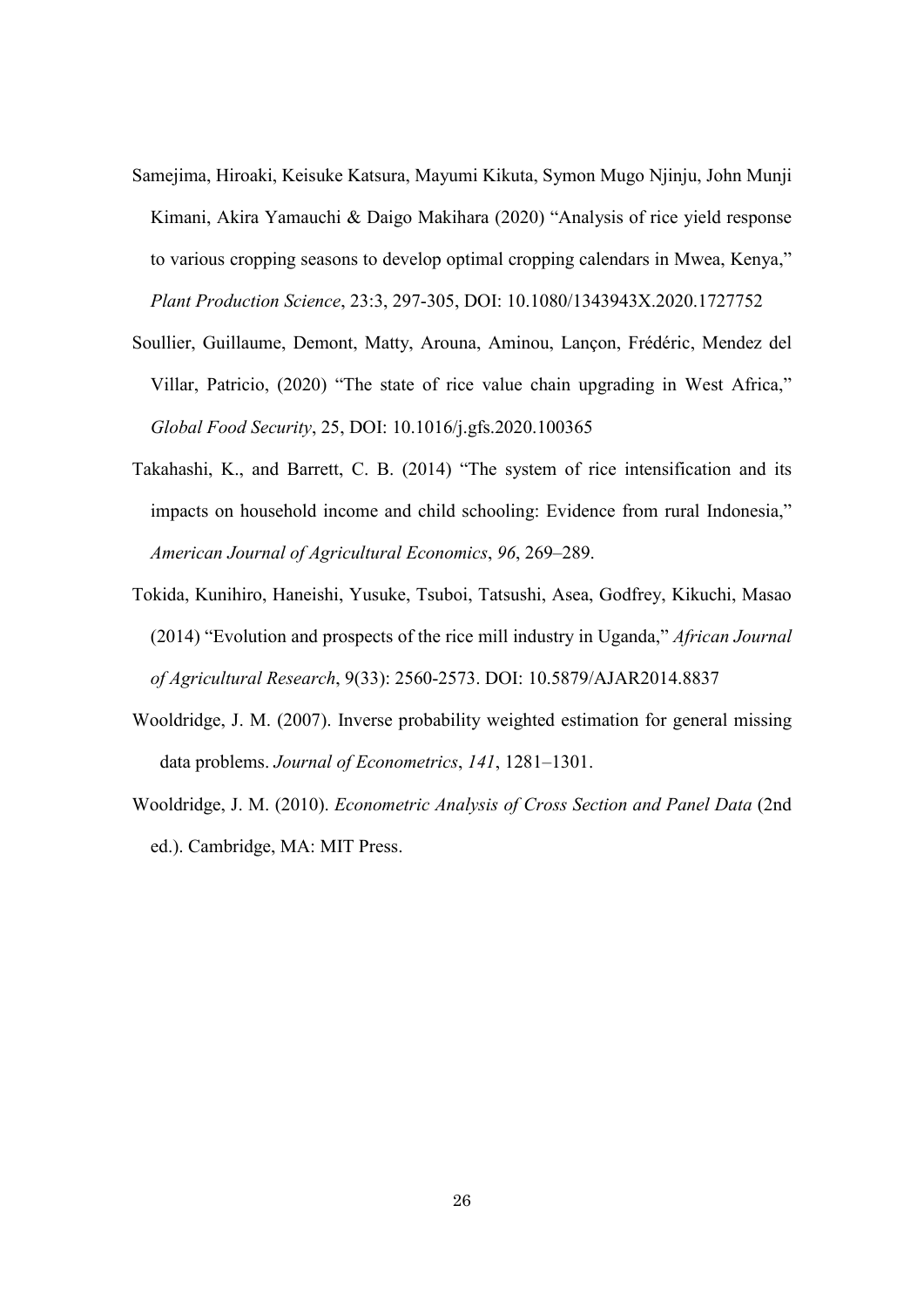|                                   | Total  | Nonadopters | Early adopters <sup>b</sup> | Late adopters <sup>c</sup> |
|-----------------------------------|--------|-------------|-----------------------------|----------------------------|
| No. of millers                    |        |             |                             |                            |
| (% destoner adoption)             |        |             |                             |                            |
| 2011                              | 82     | 72          | 6                           | $\overline{4}$             |
|                                   | (3.7)  | (0)         | (50)                        | (0)                        |
| 2016                              | 103    | 82          | 15                          | 6                          |
|                                   | (14.6) | (0)         | (100)                       | (0)                        |
| 2018                              | 84     | 57          | 14                          | 13                         |
|                                   | (26.1) | (0)         | (100)                       | (61.5)                     |
| 2019                              | 95     | 62          | 14                          | 19                         |
|                                   | (34.7) | (0)         | (100)                       | (100)                      |
| Exit                              |        |             |                             |                            |
| 2012-2016                         | 41     | 40          | $\mathbf 1$                 | $\boldsymbol{0}$           |
| 2017-2019                         | 53     | 52          | $\mathbf{1}$                | $\boldsymbol{0}$           |
|                                   |        |             |                             |                            |
| Establishment year                | 2008.9 | 2008.9      | 2005.4                      | 2011.4                     |
|                                   | (8.8)  | (6.3)       | (12.6)                      | (11.6)                     |
| On the highway $(=1)$             | 0.52   | 0.33        | 0.92                        | 0.84                       |
|                                   |        |             |                             |                            |
| Characteristics of decision-maker |        |             |                             |                            |
| Age                               | 49.8   | 50.4        | 49.7                        | 47.8                       |
|                                   | (10.4) | (10.9)      | (10.8)                      | (8.6)                      |
| Female $(=1)$                     | 0.31   | 0.33        | 0.21                        | 0.31                       |
| High school/above $(=1)$          | 0.61   | 0.45        | $\mathbf{1}$                | 0.84                       |
| Former occupation                 |        |             |                             |                            |
| Farmer $(=1)$                     | 0.38   | 0.43        | 0.21                        | 0.32                       |
| Rice milling & trading $(=1)$     | 0.17   | 0.22        | 0.14                        | 0.05                       |
| Business & formal jobs $(=1)$     | 0.35   | 0.22        | 0.64                        | 0.58                       |
| Mechanic $(=1)$                   | 0.10   | 0.13        | $\boldsymbol{0}$            | 0.05                       |

Table 1. Basic characteristics of sample millers in 2019 by destoner adoption<sup>a</sup>

a. Standard deviations of continuous variables are in parentheses. The survey coverage was expanded over time, and 62 and 45 millers were added in the 2016 and the 2019 surveys, respectively.

b. The early adopters are the millers that adopted destoners by 2016, and three of them did so in 2011.

c. The late adopters are the millers that adopted destoners only after the 2016 survey, and eight of them did so in 2018.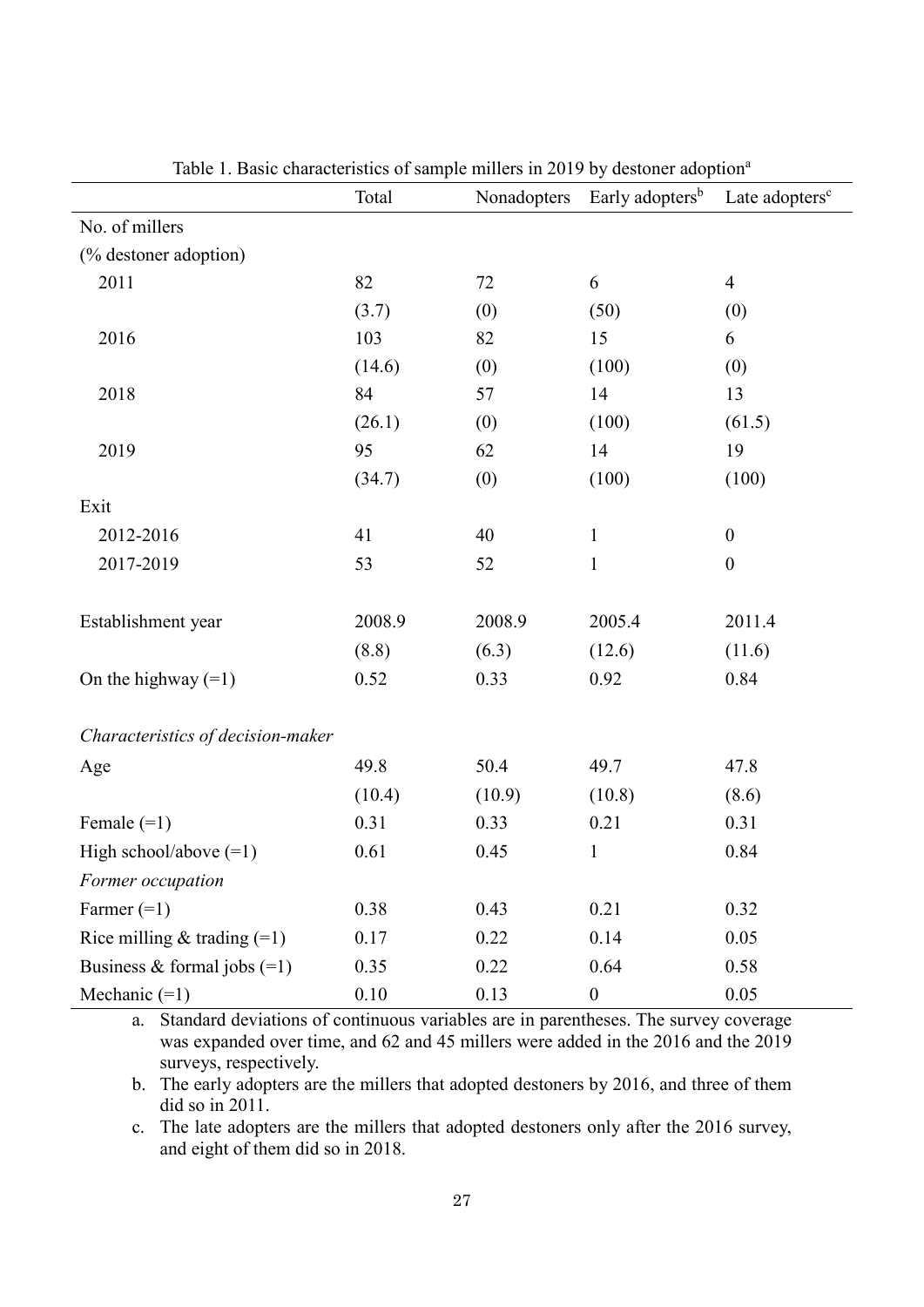|                    | Total    | Nonadopter | Early adopter | Late adopter |
|--------------------|----------|------------|---------------|--------------|
| Capacity (kg/hour) |          |            |               |              |
| 2011               | 468.8    | 472.6      | 445.0         | 435.0        |
|                    | (227.9)  | (237.5)    | (89.1)        | (225.7)      |
| 2016               | 1139.0   | 538.0      | 4453.3        | 966.6        |
|                    | (3032.2) | (385.3)    | (7175.7)      | (581.9)      |
| 2018               | 2088.8   | 819.8      | 6196.4        | 2838.4       |
|                    | (4377.6) | (575.2)    | (8328.0)      | (4710.2)     |
| 2019               | 2076.7   | 815.9      | 6196.4        | 3478.9       |
|                    | (4298.7) | (574.3)    | (8327.9)      | (5113.0)     |
|                    |          |            |               |              |
| WTP (million Kshs) |          |            |               |              |
| 2016               | 2.15     | 0.27       | 13.0          | 0.44         |
|                    | (6.44)   | (0.15)     | (12.3)        | (0.27)       |
| 2018               | 3.19     | 0.19       | 13.5          | 4.4          |
|                    | (8.11)   | (0.09)     | (14.1)        | (7.1)        |
| 2019               | 3.02     | 0.19       | 13.0          | 4.9          |
|                    | (7.34)   | (0.10)     | (13.5)        | (6.2)        |
|                    |          |            |               |              |
| Employees          |          |            |               |              |
| 2011               | 1.5      | 1.4        | 3.0           | $1.0\,$      |
|                    | (1.4)    | (1.1)      | (3.3)         | (0)          |
| 2016               | 1.6      | 0.90       | 5.4           | 1.3          |
|                    | (2.9)    | (0.63)     | (6.1)         | (0.5)        |
| 2018               | 2.6      | 0.61       | 10.4          | 3.1          |
|                    | (10.3)   | (1.19)     | (25.3)        | (5.3)        |
| 2019               | 2.6      | 0.54       | $10.0\,$      | 3.8          |
|                    | (10.4)   | (0.73)     | (25.3)        | (5.7)        |

Table 2. Total milling capacity, WTP of milling machines, the number of employees of millers by destoner adoption

*Notes*. Standard deviations are in parentheses. The total capacity of and the willingnessto-pay for all the milling machines at millers are reported.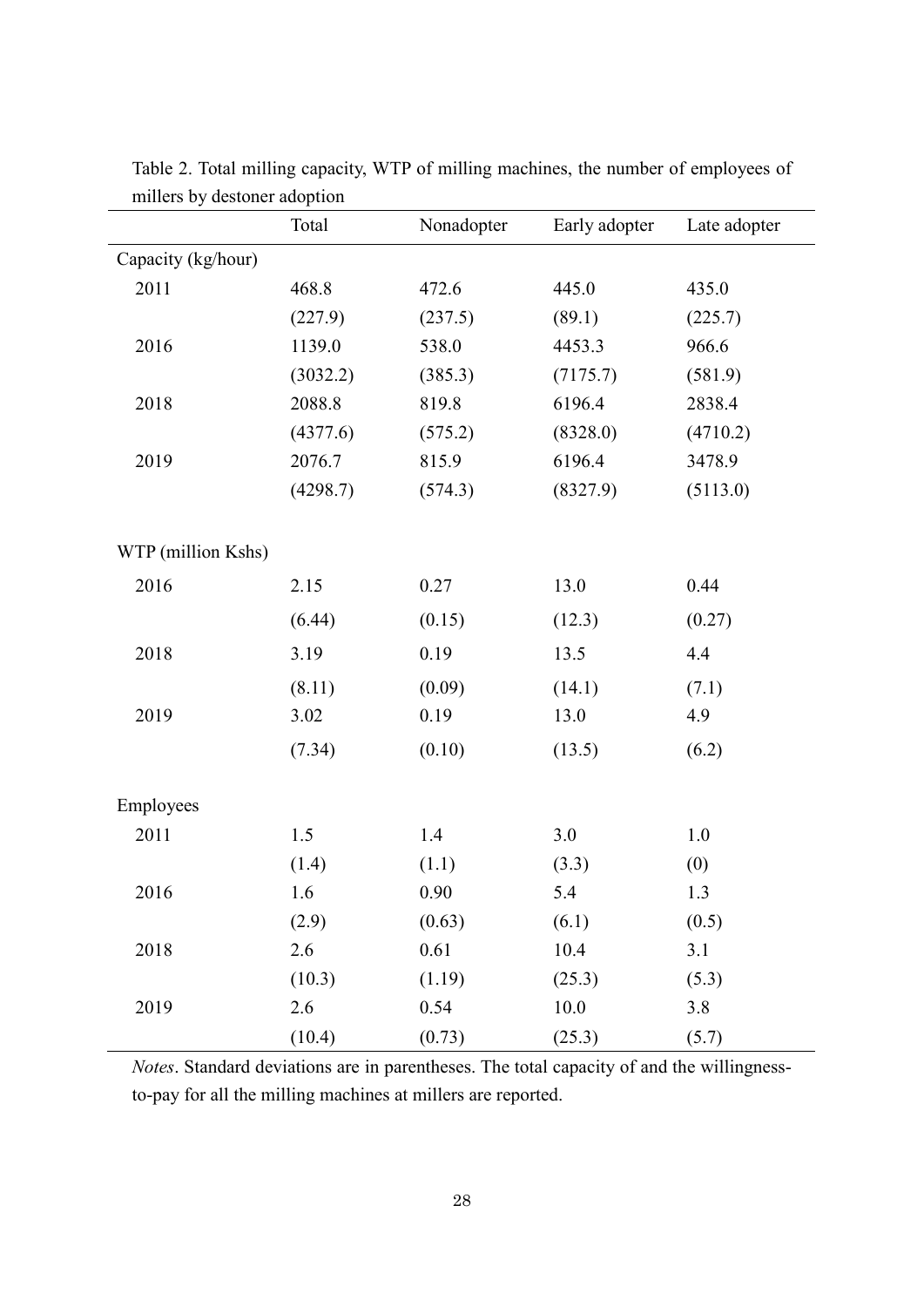| ⊥ י                              | O<br>Total | Nonadopter | Early adopter | Late adopter |
|----------------------------------|------------|------------|---------------|--------------|
| Milling fee (Kshs/kg)            |            |            |               |              |
| 2011                             | 1.90       | 1.89       | 2.10          | 1.87         |
|                                  | (0.28)     | (0.27)     | (0.42)        | (0.19)       |
| 2016                             | 2.12       | 2.03       | 2.83          | 1.61         |
|                                  | (1.18)     | (1.27)     | (0.54)        | (0.42)       |
| 2018                             | 2.06       | 1.81       | 2.78          | 2.29         |
|                                  | (0.62)     | (0.52)     | (0.26)        | (0.59)       |
| 2019                             | 2.01       | 1.76       | 2.64          | 2.37         |
|                                  | (0.57)     | (0.46)     | (0.39)        | (0.42)       |
| Rice milled for customers (tons) |            |            |               |              |
| 2011                             | 58.6       | 51.8       | 108.7         | 99.7         |
|                                  | (50.2)     | (48.9)     | (30.7)        | (39.4)       |
| 2016                             | 65.4       | 26.3       | 270.3         | 55.6         |
|                                  | (163.3)    | (38.8)     | (351.0)       | (11.6)       |
| 2018                             | 130.0      | 32.3       | 422.3         | 220.3        |
|                                  | (293.5)    | (65.5)     | (539.7)       | (287.7)      |
| 2019                             | 198.4      | 21.6       | 882.9         | 255.1        |
|                                  | (791.2)    | (38.3)     | (1839.9)      | (507.2)      |

Table 3. Monthly performance of milling service by destoner adoption

*Note*. Standard deviations are in parentheses. The milling fee is deflated with the GDP deflator (the 2019 value).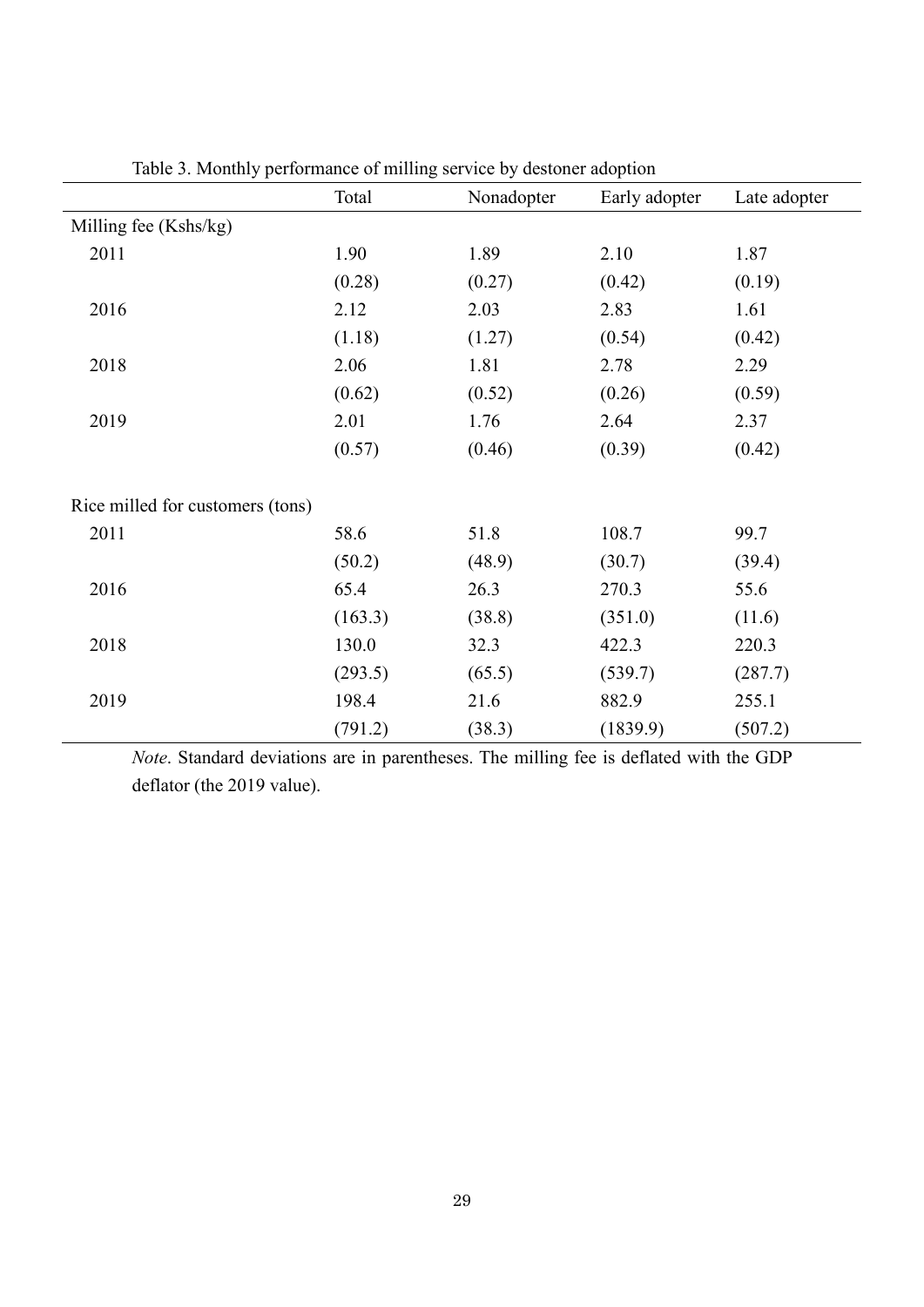| $\sim$ 1                     | Total   | Nonadopter | Early adopter | Late adopter |
|------------------------------|---------|------------|---------------|--------------|
| Sell milled rice $(=1)$      |         |            |               |              |
| 2016                         | 0.38    | 0.37       | 0.40          | 0.50         |
| 2018                         | 0.41    | 0.44       | 0.36          | 0.37         |
| 2019                         | 0.42    | 0.41       | 0.35          | 0.47         |
| Sold rice (tons)             |         |            |               |              |
| 2016                         | 16.4    | 5.2        | 248.6         | 12.1         |
|                              | (142.7) | (6.6)      | (588.5)       | (9.5)        |
| 2018                         | 21.9    | 7.0        | 301.8         | 54.1         |
|                              | (126.5) | (7.6)      | (515.6)       | (35.9)       |
| 2019                         | 16.8    | 6.8        | 216.8         | 38.0         |
|                              | (83.8)  | (8.8)      | (323.2)       | (49.4)       |
| Price of sold rice (Kshs/kg) |         |            |               |              |
| 2016                         | 127.5   | 124.4      | 141.0         | 132.8        |
|                              | (22.9)  | (24.7)     | (6.9)         | (14.0)       |
| 2018                         | 126.4   | 120.5      | 138.2         | 140.6        |
|                              | (16.3)  | (10.5)     | (17.7)        | (22.2)       |
| 2019                         | 120.8   | 115.4      | 131.4         | 130.4        |
|                              | (15.4)  | (9.1)      | (18.3)        | (5.1)        |

Table 4. Monthly performance of rice sales by destoner adoption

*Note*. Standard deviations are in parentheses. The rice price is deflated with the GDP deflator (the 2019 value).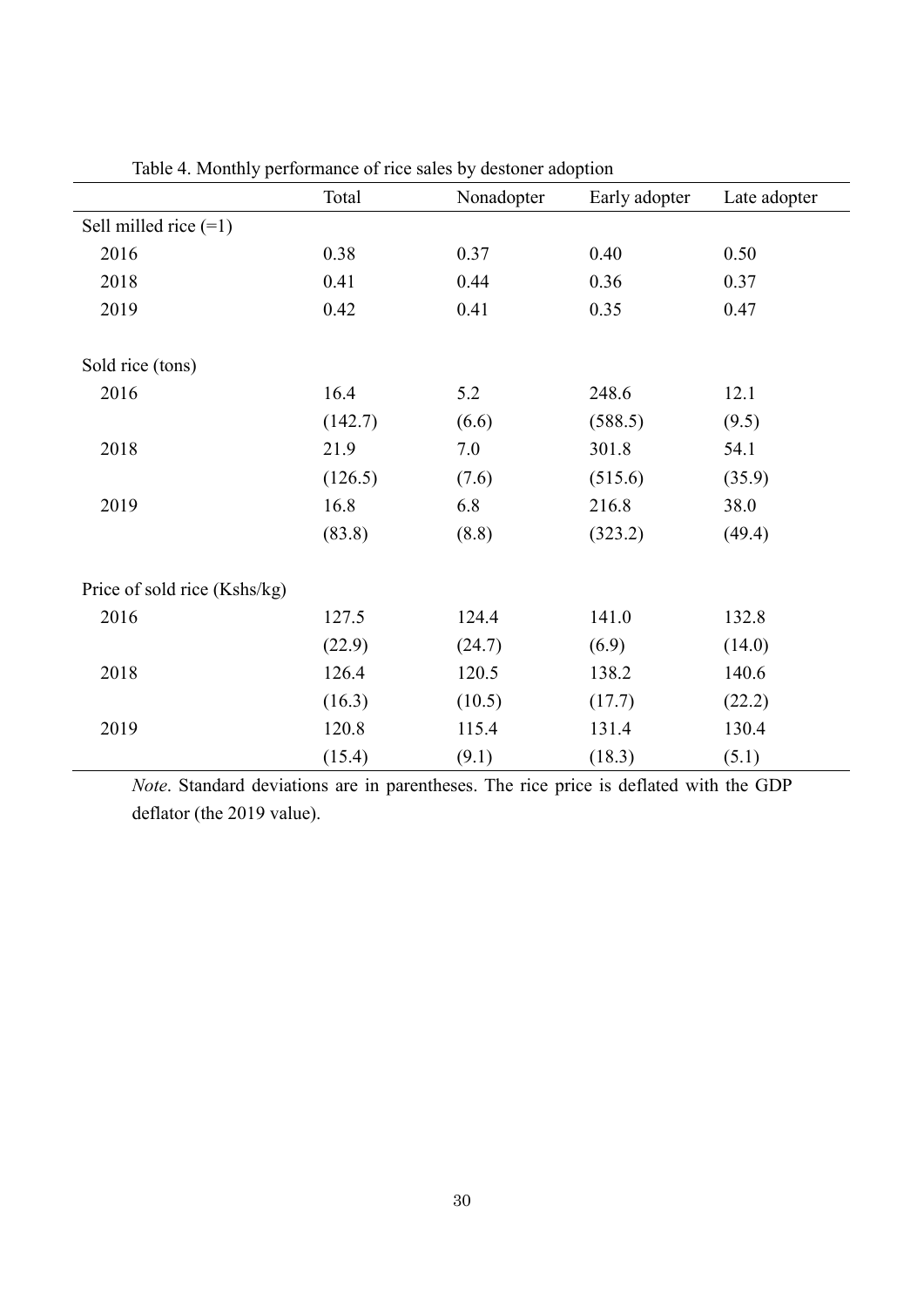|                              | Total    | Nonadopter | Early adopter | Late adopter |
|------------------------------|----------|------------|---------------|--------------|
| Capacity utilization rate    |          |            |               |              |
| 2011                         | $0.70\,$ | 0.60       | 1.33          | 1.37         |
|                              | (0.57)   | (0.50)     | (0.67)        | (0.65)       |
| 2016                         | 0.32     | 0.30       | 0.40          | 0.38         |
|                              | (0.35)   | (0.37)     | (0.26)        | (0.14)       |
| 2018                         | 0.34     | 0.25       | 0.64          | 0.38         |
|                              | (0.45)   | (0.33)     | (0.73)        | (0.35)       |
| 2019                         | 0.52     | 0.21       | 1.36          | 0.45         |
|                              | (1.65)   | (1.36)     | (3.03)        | (0.58)       |
|                              |          |            |               |              |
| Profit (million Kshs)        |          |            |               |              |
| 2016                         | 1.71     | $-0.08$    | 11.5          | 0.03         |
|                              | (18.9)   | (0.49)     | (48.3)        | (0.87)       |
| 2018                         | 1.99     | $-0.05$    | 10.3          | 1.04         |
|                              | (18.1)   | (0.23)     | (42.7)        | (2.90)       |
| 2019                         | 0.92     | $-0.06$    | 2.84          | 2.64         |
|                              | (11.3)   | (0.20)     | (27.6)        | (9.0)        |
|                              |          |            |               |              |
| Profit per Capacity (million |          |            |               |              |
| Kshs/kg)                     |          |            |               |              |
| 2016                         | $-0.03$  | $-0.04$    | 0.001         | $-0.03$      |
|                              | (0.22)   | (0.20)     | (0.35)        | (0.17)       |
| 2018                         | 0.01     | $-0.01$    | $-0.02$       | 0.12         |
|                              | (0.20)   | (0.08)     | (0.34)        | (0.31)       |
| 2019                         | $-0.01$  | $-0.01$    | $-0.20$       | 0.12         |
|                              | (0.36)   | (0.09)     | (0.75)        | (0.45)       |

Table 5. Monthly capacity utilization rate, gross profit, gross profit per capacity by destoner adoption

*Note*. Standard deviations are in parentheses. The profit is deflated with the GDP deflator (the 2019 value). Capacity utilization rate is the ratio between the total amount of milled rice and sold rice (tons per month) to the milling capacity of 200 hours of operation (tons per month). Profit per capacity is the ratio between the profit (million Kshs per month) to the milling capacity of 200 hours of operation (kg per month).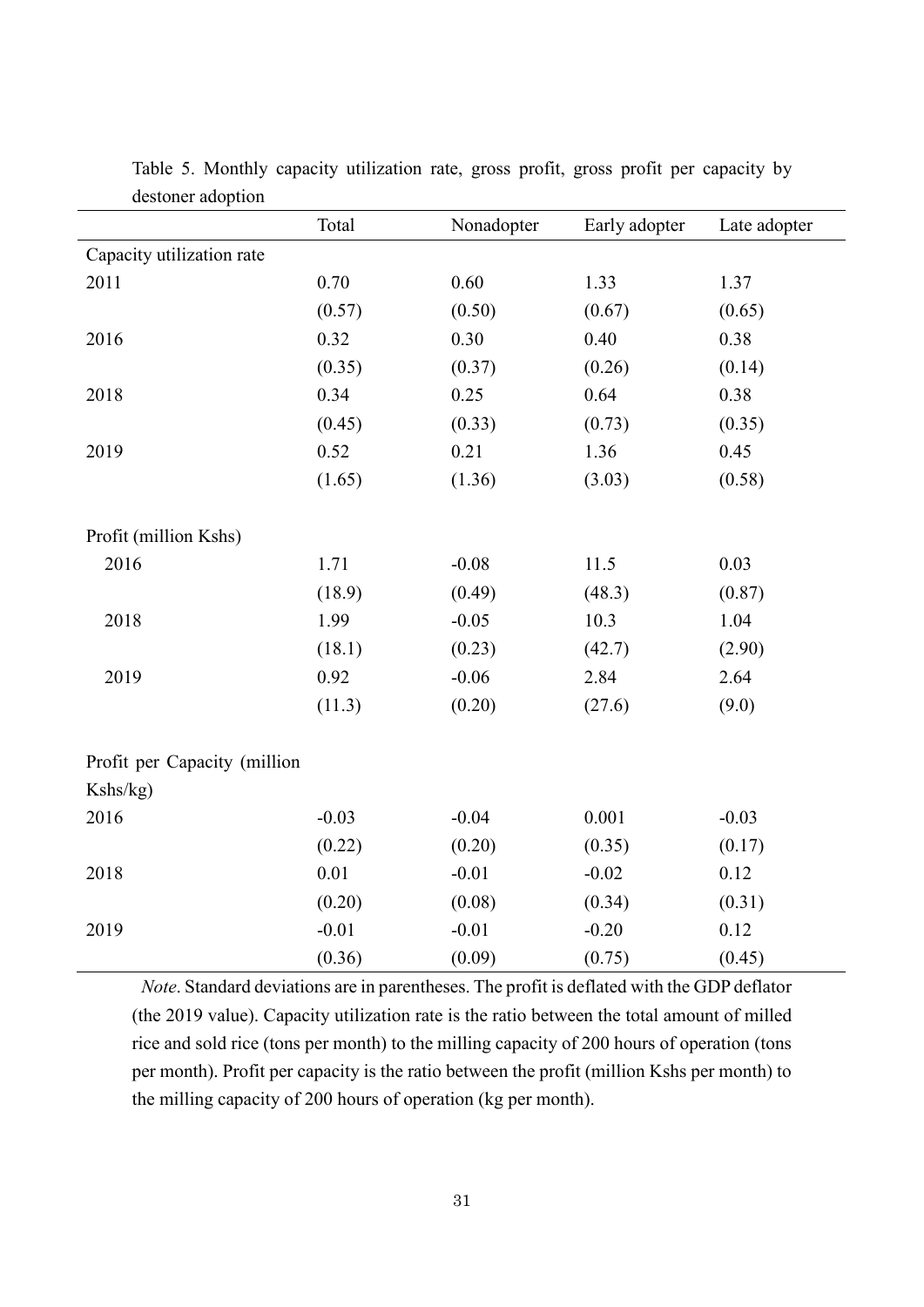|                        | 2011       | raoic o. Determinants or improved reemiology recoprion (1 room)<br>2016 | 2018      | 2019      |
|------------------------|------------|-------------------------------------------------------------------------|-----------|-----------|
| Age                    | $0.005***$ | 0.001                                                                   | $-0.004$  | $-0.003$  |
|                        | (0.002)    | (0.003)                                                                 | (0.004)   | (0.003)   |
| High school            | $-0.03$    | 0.005                                                                   | $0.21**$  | $0.22***$ |
|                        | (0.03)     | (0.06)                                                                  | (0.10)    | (0.08)    |
| Rice miller & trading  | 0.13       | $0.23***$                                                               | $-0.11$   | $-0.18*$  |
|                        | (0.09)     | (0.09)                                                                  | (0.11)    | (0.09)    |
| Business & formal jobs |            | $0.23***$                                                               | 0.09      | 0.06      |
|                        |            | (0.06)                                                                  | (0.10)    | (0.09)    |
| Mechanic               |            | $0.21**$                                                                | $-1.10**$ | $-0.28**$ |
|                        |            | (0.10)                                                                  | (0.15)    | (0.12)    |
| Other occupation       | $-0.12***$ |                                                                         |           |           |
|                        | (0.03)     |                                                                         |           |           |
| Year of establishment  | $-0.0006$  | $-0.001$                                                                | 0.00003   | 0.003     |
|                        | (0.002)    | (0.003)                                                                 | (0.004)   | (0.003)   |
| Highway                | $0.16**$   | $0.23***$                                                               | $0.24***$ | $0.35***$ |
|                        | (0.06)     | (0.07)                                                                  | (0.07)    | (0.04)    |
| Log pseudo-likelihood  | $-4.267$   | $-29.63$                                                                | $-31.86$  | $-33.90$  |
| Obs.                   | 81         | 103                                                                     | 82        | 93        |

Table 6. Determinants of Improved Technology Adoption (Probit)

*Notes*. The marginal effects are reported. The numbers in parentheses are robust standard errors. \*\*\*, \*\*, \* indicate statistical significance at the 1, 5, 10% levels, respectively.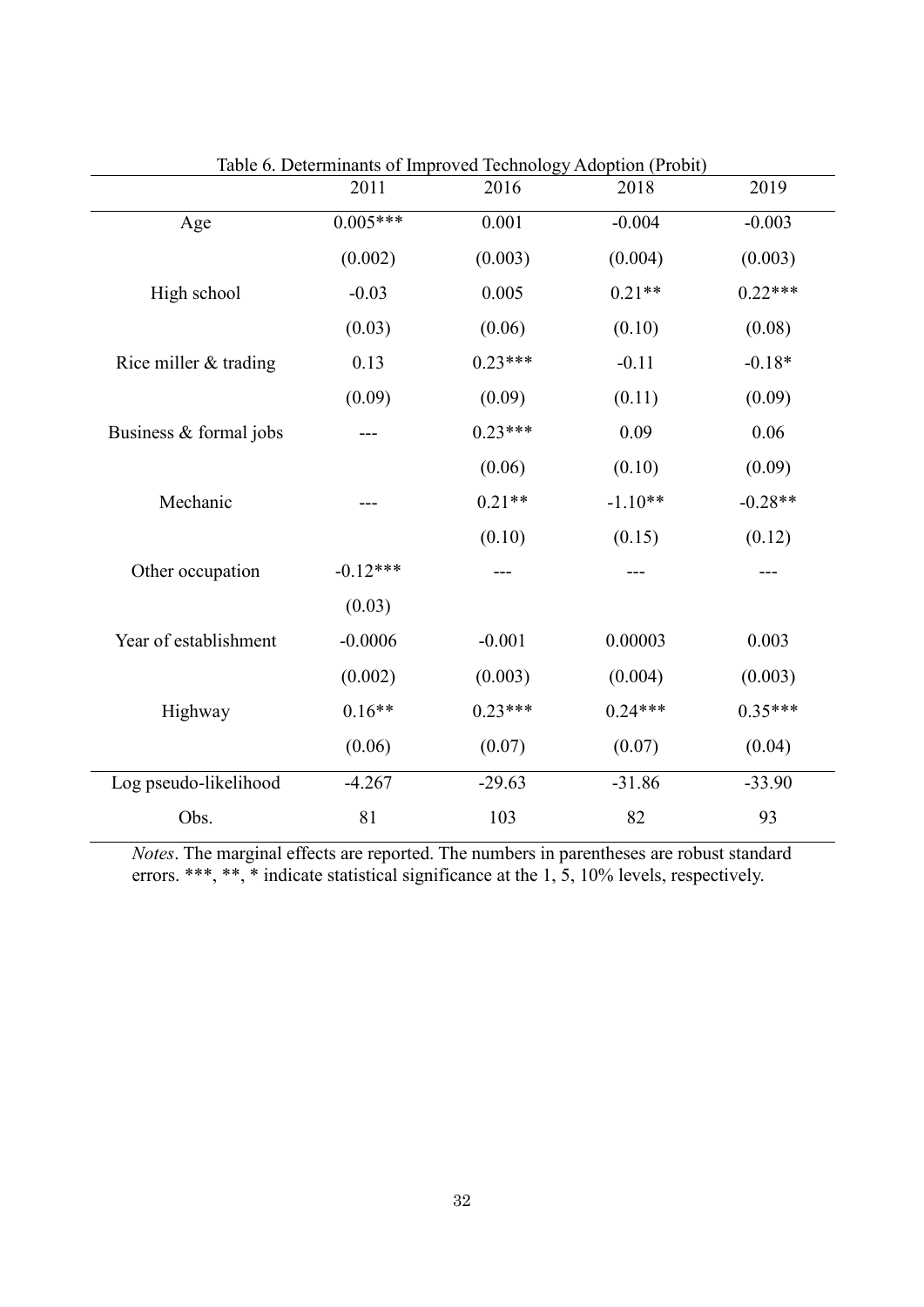|                             | Milling Fee | Rice milled | Sell       | Price of    | Rice sold  | Capacity   | Profit (mill. | Profit per | Survival  |
|-----------------------------|-------------|-------------|------------|-------------|------------|------------|---------------|------------|-----------|
|                             | (Kshs/kg)   | (ton)       | milled     | rice        | (ton)      | util. rate | Kshs)         | Capacity   | $(=1)$    |
|                             |             |             | rice       | (Kshs/kg)   |            |            |               | (million)  |           |
|                             |             |             | $(=1)$     |             |            |            |               | Kshs/kg)   |           |
| Doubly Robust               |             |             |            |             |            |            |               |            |           |
| <b>ATT</b>                  | $0.77***$   | 334.9***    | $-0.04$    | $10.64**$   | 143.5**    | $0.36**$   | 5.93          | 0.01       | $0.34***$ |
|                             | (0.09)      | (147.7)     | (0.10)     | (4.34)      | (62.4)     | (0.17)     | (3.76)        | (0.06)     | (0.12)    |
| Early adopter's ATT         | $0.84***$   | 431.4***    | $-0.12$    | 4.40        | 236.6**    | $0.46*$    | 8.03          | $-0.08$    | ---       |
|                             | (0.12)      | (160.4)     | (0.11)     | (5.95)      | (111.4)    | (0.26)     | (5.92)        | (0.08)     |           |
| Late adopter's ATT          | $0.73***$   | $163.3*$    | $-0.04$    | $17.57***$  | 36.7***    | $0.20**$   | 2.20          | $0.14*$    | ---       |
|                             | (0.12)      | (98.1)      | (0.10)     | (5.23)      | (9.9)      | (0.12)     | (1.46)        | (0.07)     |           |
| <b>Endogenous Switching</b> |             |             |            |             |            |            |               |            |           |
| <b>ATT</b>                  | $2.00***$   | 357.3***    | $0.21***$  | $16.92***$  | $107.4***$ | $0.07*$    | $6.93***$     | $0.22***$  | $0.40***$ |
|                             | (0.03)      | (34.5)      | (0.02)     | (1.18)      | (18.9)     | (0.04)     | (2.33)        | (0.01)     | (0.03)    |
| <b>ATUT</b>                 | $0.47***$   | 730.7***    | $-1.41***$ | $-26.56***$ | $-8.1***$  | $0.72***$  | $-55.49***$   | $-0.10***$ | 1.32***   |
|                             | (0.02)      | (9.47)      | (0.02)     | (0.38)      | (4.4)      | (0.02)     | (1.04)        | (0.004)    | (0.02)    |

Table 7. Effects of Improved Milling Technologies (Doubly Robust & Endogenous Switching Regression)

*Notes*. Robust standard errors are in parentheses. \*\*\*, \*\*, \* indicate statistical significance at the 1, 5, 10% levels, respectively. The miller's characteristics are also controlled in the analyses: the age of decision-makers; the high school dummy, which takes 1 if the decision-maker graduated from high school; the former occupation dummies; the establishment year of the rice miller; and the year dummies.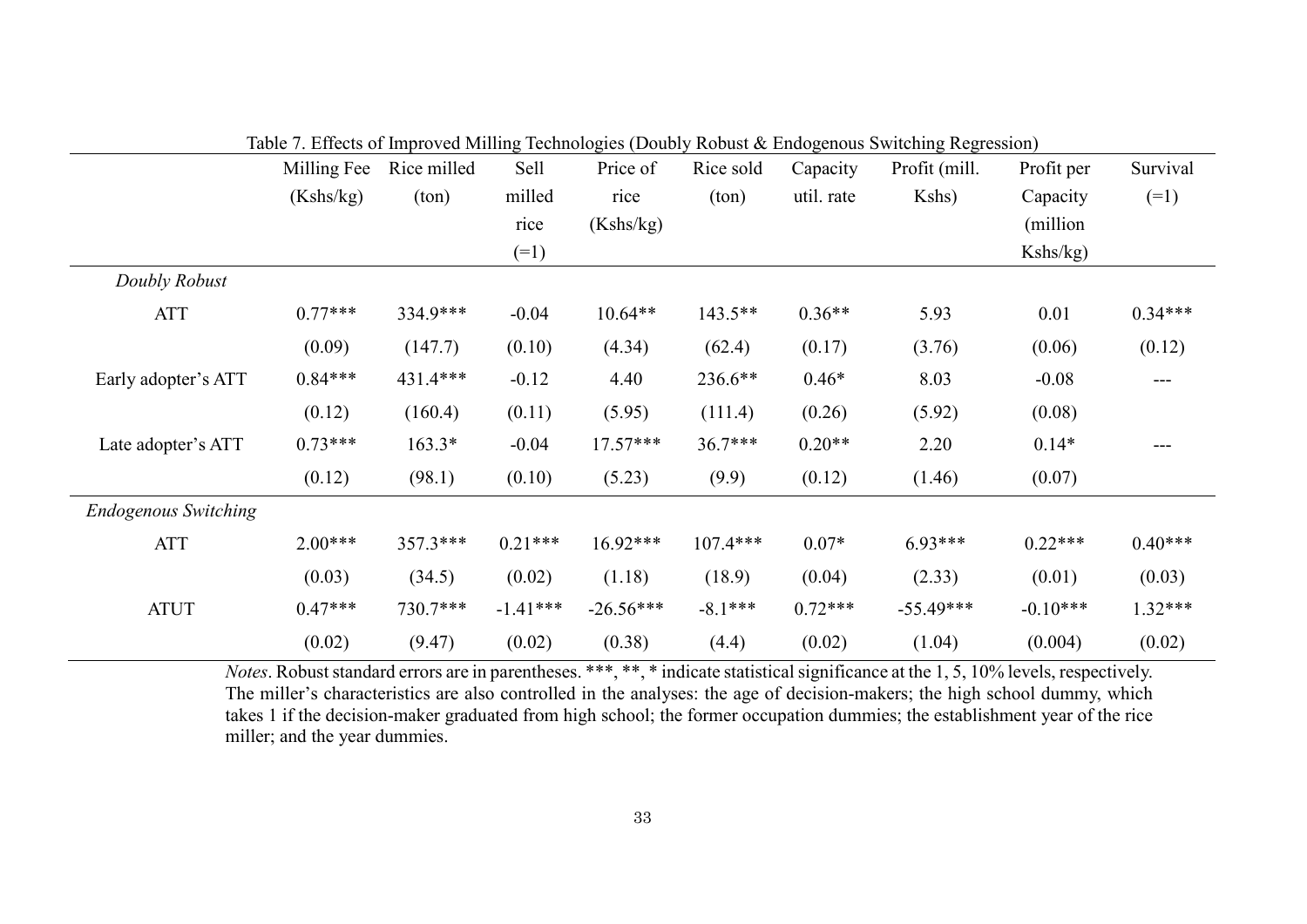

Figure 1. Rice consumption, production, imports, and paddy price in Kenya

*Source*: Kenya National Bureau Statistics 2020.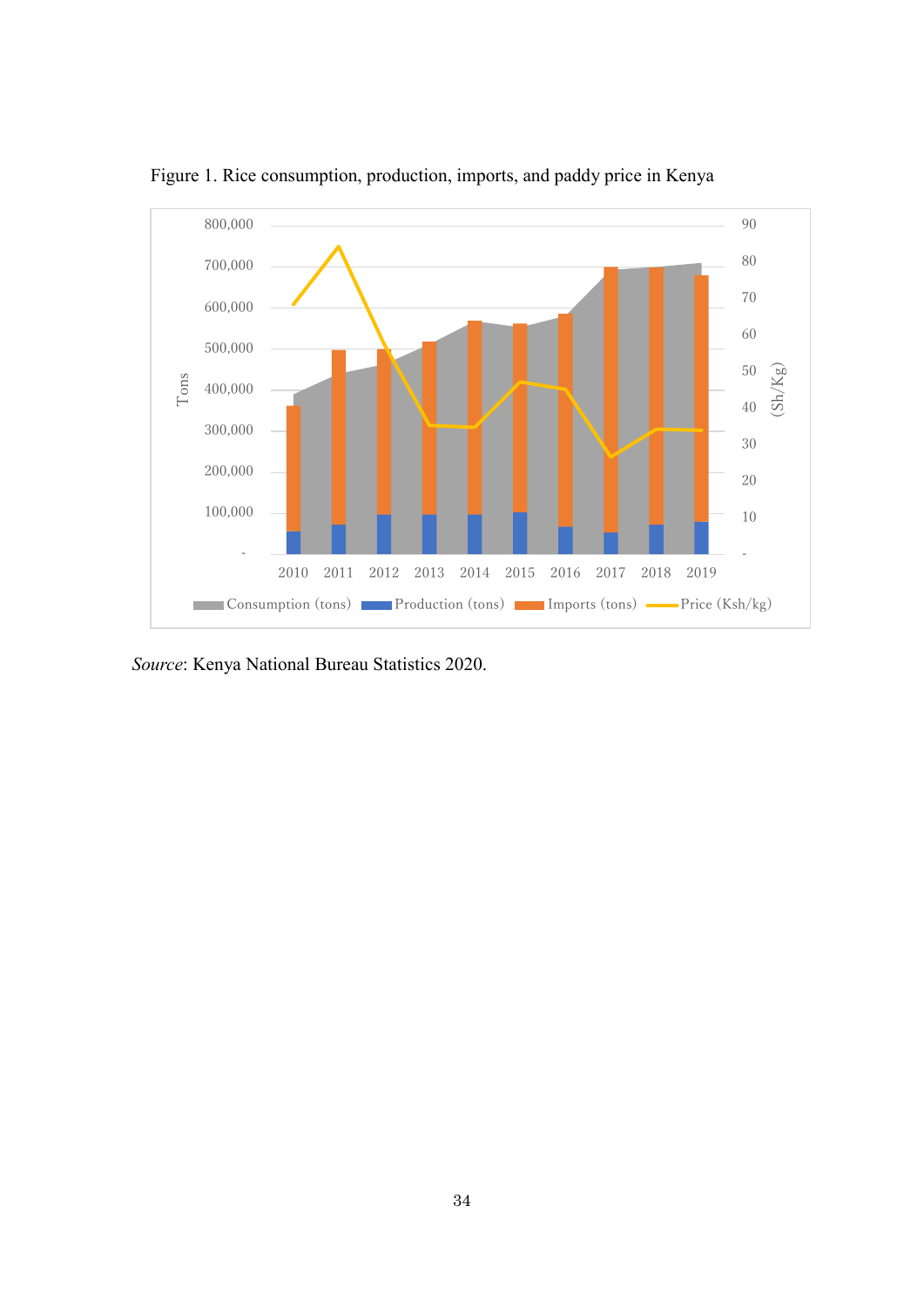

*Note*. The early adopters are the millers that adopted destoners by 2016, and three of them did so in 2011. The late adopters are the millers that adopted destoners only after the 2016 survey.